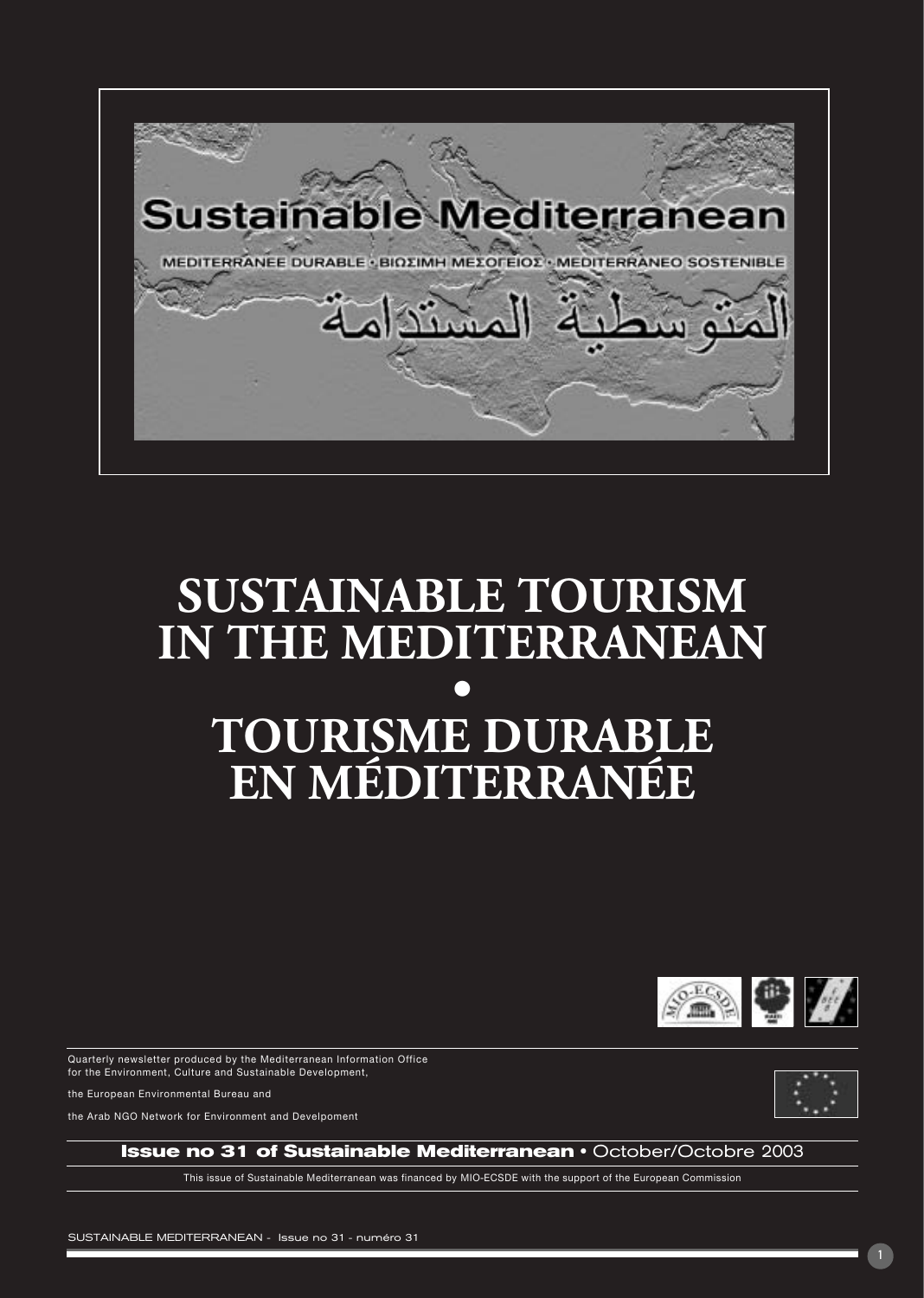# EDITORIAL

If our is one of the most important economic sectors, particularly for regions with limited industrial or agricultural development options. Comparative traditional development disadvantages, such as small scale economies or lack of complex infrastructures, etc. may be turned into comparative advantages for quality tourism. Many Mediterranean tourist destinations could be considered as typical examples of such cases. However, when the development of tourism in a given area is not well planned, controlled and integrated into a wider development policy it may become unsustainable

Usually, tourism has a dynamic, two-way interaction with the environment. The pressures exerted by tourism on the natural and cultural environment and the socio-economic structures of a region are, at the beginning of the development of an area, a one-way aggression, a one-way reaction. It is meaningless to talk about the pressures or negative impacts of the environment on tourism in a new and well-managed tourist destination. Later on, however, in relatively old and over-exploited destinations we may see, eventually, the reverse reaction or, revenge reaction . Polluted, noisy and dusty historic towns, dirty, contaminated waters and coasts, seriously damaged biotopes and landscapes with crumbling relics of monuments, villages without special colour , identity, character, without local food and frequently without local people may have, indeed, a very negative impact on tourism. In other words, tourism consumes the natural and cultural capital on which it is based if not properly designed and operated. This happens whenever tourist activities exceed the carrying capacity of the system.

e tourisme repr sente l un des secteurs cono-<br>miques les plus importants, surtout dans le cas de<br>r gions possibilit s de d veloppement industriel<br>quagricole limit es Ce que tait traditionnellement consimiques les plus importants, surtout dans le cas de r gions possibilit s de d veloppement industriel ou agricole limit es. Ce qu tait traditionnellement considr comme un d savantage comparatif en termes de d veloppement, telles les conomies de petite chelle ou le manque d infrastructures complexes, etc. pourrait bien s av rer tre un avantage comparatif en termes de tourisme de qualit . Nombreuses destinations touristiques de la M diterran e pourraient servir d exemples caract ristiques t moignant de la v racit de ces dires. Il est vrai, n anmoins, que si le d veloppement touristique d une r gion donn e n est pas convenablement planifi , contr l et int gr au sein d une politique de d veloppement plus g n ralis e, il peut ne pas acqu rir un caract re durable.

Le tourisme entretient g n ralement une interaction dynamique deux sens avec l environnement. Les pressions qu il exerce sur l environnement naturel et culturel d une r gion constituent, lors des premiers pas de d veloppement de cette r gion, une agression unilat rale, en fait une r action unilat rale. Cela n a aucun sens de parler des pressions ou des impacts n gatifs de l environnement sur le tourisme, dans le cas d une nouvelle destination touristique bien organis e. Cependant, il est possible dans une tape ult rieure, dans le cas de destinations relativement anciennes et surexploit es, de constater finalement une r action inverse ou, autrement dit, une r action de revanche . Les villes historiques pollu es, bruyantes et poussi reuses, les eaux et les c tes contamin es, les biotopes s rieusement endommag s, les paysages aux vestiges de monuments d labr s , les villages sans couleur particuli re, sans identit ou caract re, sans nourriture du pays et, souvent, sans gens de la r gion, peuvent effectivement avoir un impact tr s n gatif sur le tourisme. En d autres termes, le tourisme d vore le capital naturel et culturel qui l alimente, si sa planification et sa gestion ne sont pas appropri es. Tel est le cas chaque fois que les activit s touristiques d passent la capacité récréative du syst me.

However, tourism has proven also to be an ac-

Il a, n anmoins, t d montr que le tourisme peut ga-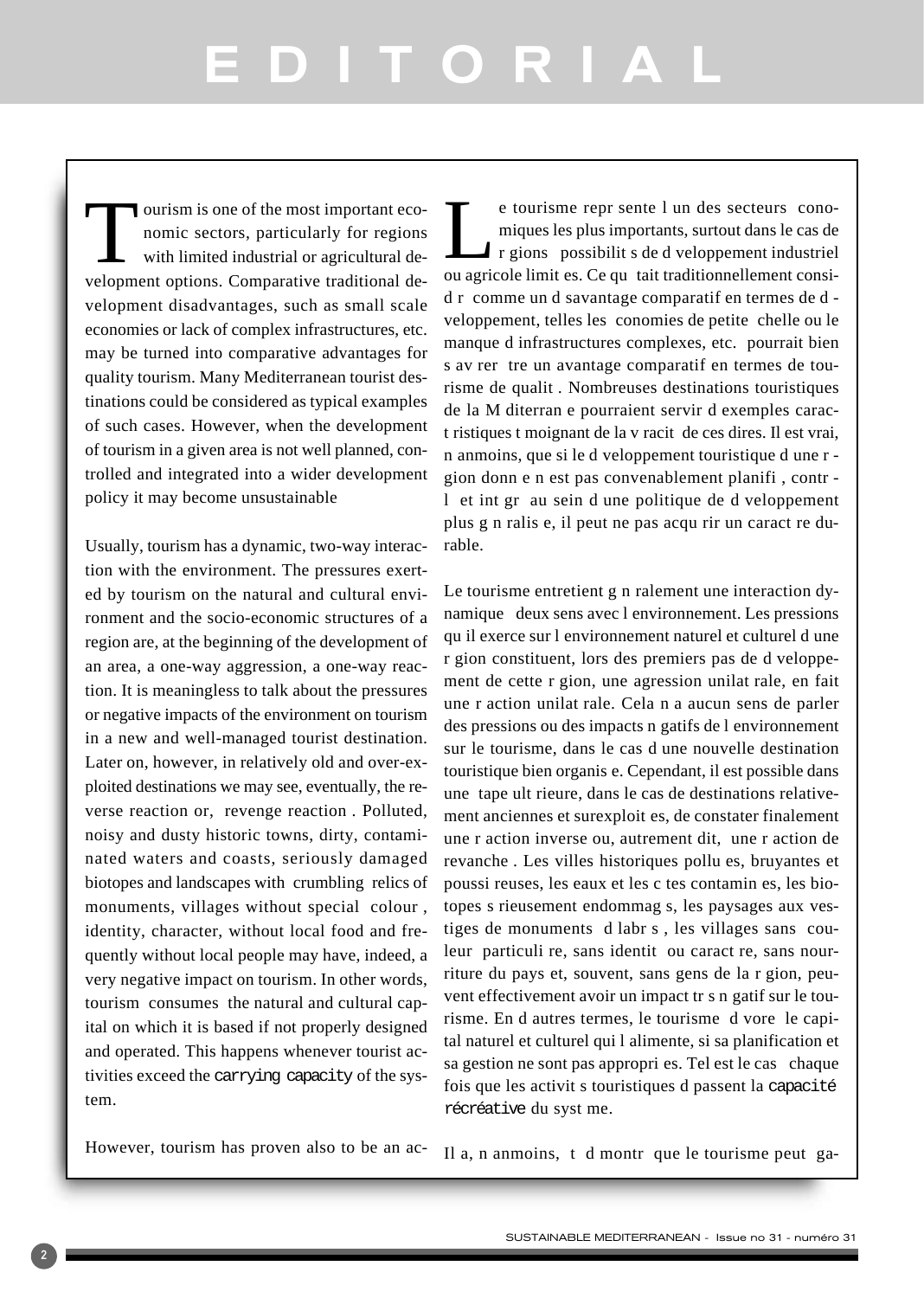tivity reasonably adaptable to sustainability criteria. Furthermore, there is an increasing trend where the stakeholders dealing with the tourist sector, understand that their capital is not only their investment and infrastructures but mainly the natural and cultural environment per se, which cannot and should not be consumed at ratios greater than its renewal capacity .

In view of the above, this issue of Sustainable Mediterranean aims to present a number of views, policies and efforts of various actors with interests in transforming the critical for the relement constituer une activit pouvant raisonnablement s adapter de crit res de durabilit . Par ailleurs, il existe une tendance de plus en plus croissante de la part des parties prenantes du secteur touristique, qui commencent prendre conscience du fait que leur capital ne r side pas uniquement en leurs investissements et infrastructures, mais avant tout en l environnement naturel et culturel en tant que tels ; ces derniers ne peuvent pas et ne devraient pas tre abus s au-del de leur capacit de r g n ration.

C est dans cette optique que ce num ro de Sustainable Mediterranean souhaite pr senter un certain nombre de points de vue, de politiques et d efforts r alis s par les divers acteurs s int ressant la transformation du tou-

The views and opinions expressed in Sustainable Mediterranean by individual contributors do not necessarily reflect those of MIO-ECSDE or those of our sponsors.

#### **Corrigendum**

*In the previous issue, no 30 of Sustainable Mediterranean, the address of Helmepa Junior should have been: Costa Mare Building, 60 Zefirou str. Palaio Faliro, 175 64, Athens, Greece*

#### **CONTENTS**

- **ACTION PLAN FOR** SUSTAINABLE TOURISM IN THE MEDITERRANEAN
- ñ CONCEPTUALIZING AND IMPLEMENTING SUSTAINABLE TOURISM IN THE MEDITERRANEAN
- TOWARDS A SUSTAINABLE TOURISM IN THE MEDITERRANEAN (Preparation for a Mediterranean Strategy for Sustainable Development: Vision and orientations
- WHY THE EXPANSION OF THE TOURIST PERIOD IS AN UNSUSTAINABLE MEASURE
- **NETWORK OF CITIES FOR** SUSTAINABLE TOURISM Mediterranean coastal tourism - The eighth plague hits the 21st century.
- **STRATEGIES AND TOOLS** TOWARD SUSTAINABLE TOURISM IN MEDITERRANEAN COASTAL AREAS
- THE RIMINI CHARTER
- ñ EU & TOURISM
- TOURISM IN THE WSSD FINAL PLAN OF IMPLEMENTATION
- **AGENDA 21 FOR THE TRAVEL** & TOURISM INDUSTRY Towards Environmentally

Sustainable Development • TOWARDS A SUSTAINABLE

- TOURISM IN THE MEDITERRANEAN REGION Manifesto of the Mediterranean Greens adopted in Palma de Mallorca
- **TOURISM AND POVERTY** ALLEVIATION - ELIMINATING POVERTY
- **MILESTONES AND DOCUMENTS**
- **UP-COMING INTERNATIONAL MEETINGS**
- ñ MIO-ECSDE PROJECTS **RELATING TO SUSTAINABLE** TOURISM IN THE MEDITERRANEAN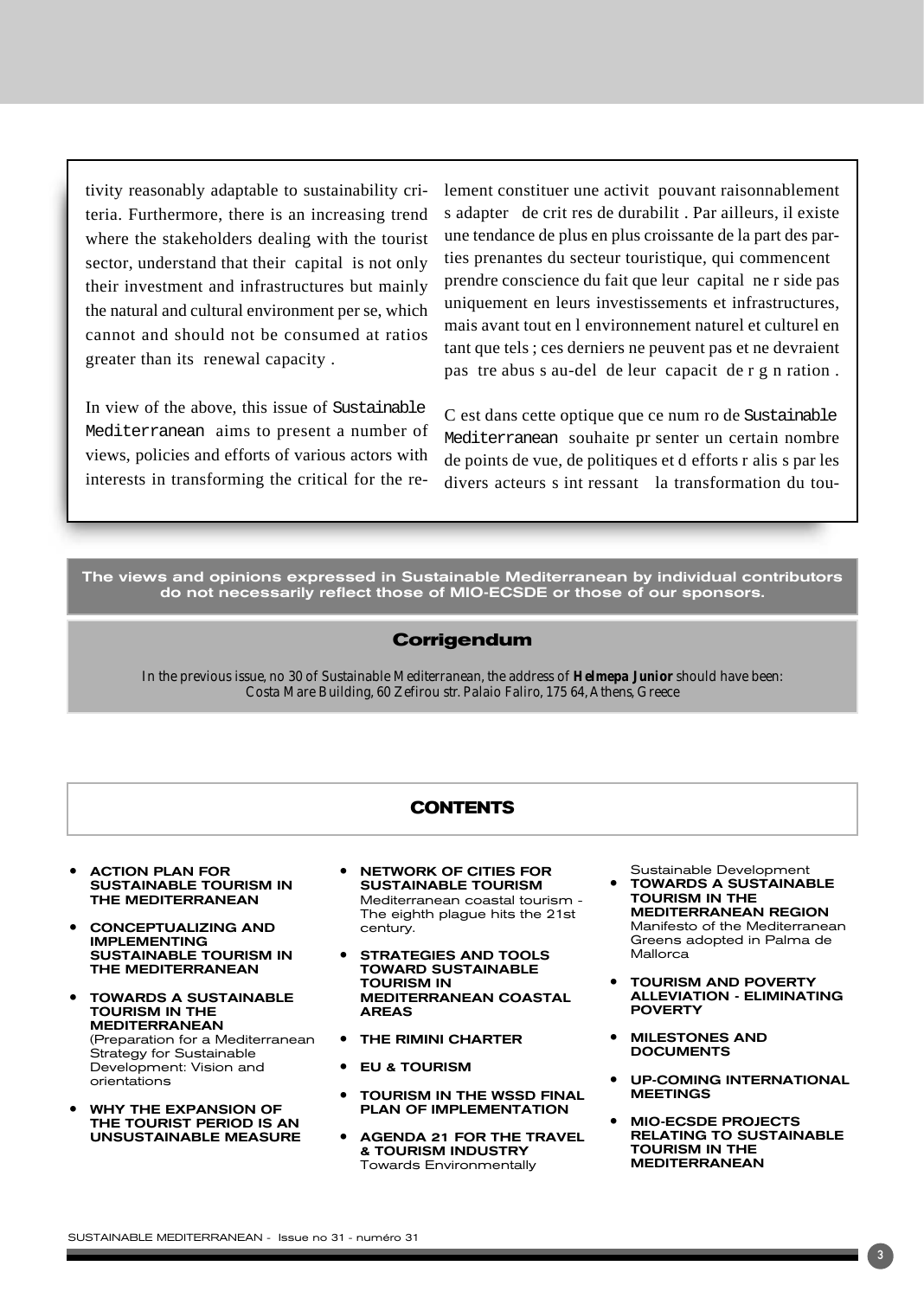$\bf{M}$  any countries in the Mediterranean have suffered the negative impacts that poor management and overdevelopment of tourism have had on the environment. However, thanks to tourism the economic welfare of most of these countries has improved and in many cases they have come to depend almost entirely on tourism revenues.

At the beginning of the 90s, NGOs were mainly pushing for monitoring of eco tourism, or nature tourism. FoE MedNet considered that mass tourism was being ignored in the debate even though it was a major cause of serious negative impacts which affect sustainability.

So ten years ago MedNet began a campaign aimed in particular at mass tourism, to establish an Action Plan for Sustainable Tourism in the Mediterranean, at the same time promoting cooperation between the tourism industry, national and local authorities, non-governmental organisations and citizens groups. The aim was to identify areas for improvement in case-study destinations, to set in place environmental improvement projects, to introduce sustainable management of resources in existing tourist destinations and provide guidelines for emerging destinations. The pilot projects, monitored by local cross-sector committees, were successfully carried out in eight case study destinations situated in six different Mediterranean countries. An international committee consisting of representatives of intergovernmental organisations, international tour operators, NGOs, academics and experts in tourism provided support and information to the case study destinations.

The Action Plan proposed actions in ten key points:

- 1. Land use: improving planning; defending local architecture; protecting the coastline and natural spaces and promoting sustainable agriculture.
- 2. Solid waste treatment: promoting reuse and recycling, closing down illegal waste dumps; controlling construction waste.
- 3. Sewage treatment: providing adequate treatment; reuse for irrigation or street cleaning.
- 4. Preservation of historical patrimony and cultural heritage.
- 5. Embellish tourist zones: tree planting; renovating building facades; creating traffic-free zones and green spaces.
- 6. Environmental awareness raising campaigns for both visitors and local population.
- 7. Environmental management of accommodations:

water and energy saving; reducing waste; renewable energy; use of local products.

- 8. Municipal environmental policy: local authorities to set a good example by implementing in-house environmental policy.
- 9. Environmental practice for tour operators: encouraging environmental awareness amongst staff and tour guides; supporting local initiatives; improving transport policy.
- 10.Environmental Audits: regular audits by local authorities and businesses.

Later MedWet campaigned to introduce sustainability issues into the curriculum of tourism studies throughout schools in the Mediterranean.

These steps were definitely an advance towards sustainability, but the broader picture needs to be looked at in order to handle the serious threats to the sustainability of tourism.

For instance, although many major tour operators express an interest in improving their environmental performance, generally this is only when their clients have shown sensitivity towards the environment. However, price is usually the determining factor when choosing a mass tourism holiday. Tourists are increasingly choosing all inclusive holidays whereby all their food, drinks, services, etc. are included in the price of the package which is paid before departure, thus reducing to a minimum the income for the host countries and making it difficult for local entrepreneurs to flourish. Often the hotels are also owned by the tour operators, so the only benefit for the tourist destinations is employment, mainly in construction or hotel services, and even then only in the lesser paid jobs. Frequently local food is not used but flown in from far-away places or bought from the industrialised food market chains.

Another threat for sustainability is the increasing demand for second residences in the Mediterranean, especially in northern Mediterranean countries such as Spain, Italy and more recently in Croatia. This has led to many beautiful coastal and mountain areas becoming developed and has caused property prices to rise, making it difficult for local people to buy homes.

Generally speaking jobs in tourism are slightly better paid than in the agricultural sector. This has led to a gradual abandonment of villages and traditional lifestyles as people move to work in the mass tourism business. Also water previously used for irrigation has been divert-

4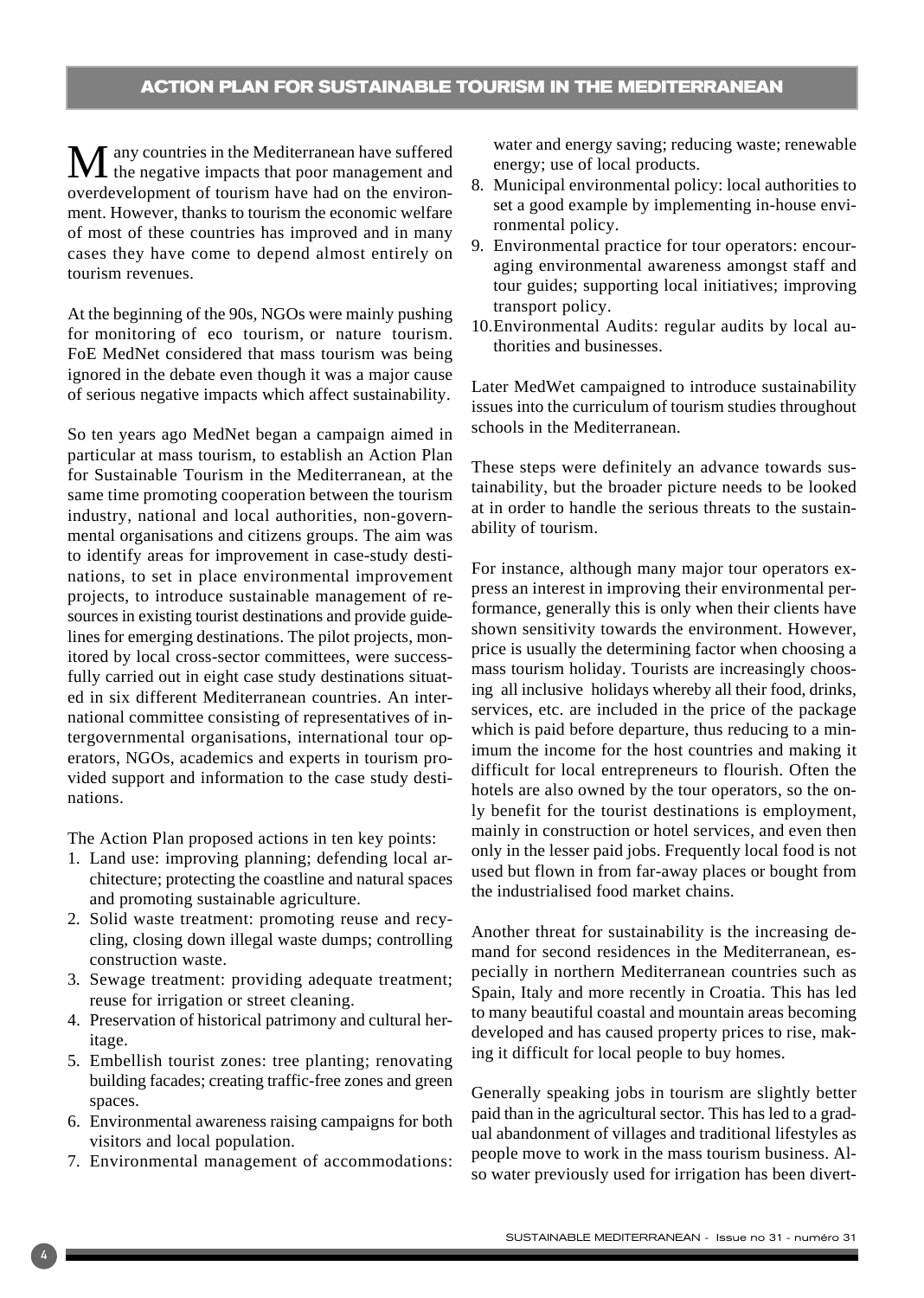ed to hotels for swimming pools, golf courses and tourist consumption.

A good example of an attempt to rectify the imbalance between the tourism industry and local needs was the ecotax which was introduced in the Balearic Islands two years ago as a means to provide financial support for agriculture, cultural heritage and the protection of natural spaces. Unfortunately it met with opposition from the tour operators and hoteliers and has since been eliminated by the present Balearic government. Still, an eco tax on tourism is one way to ensure that tourism also benefits the local communities as well as having positive effects for nature protection.

A Strategic Global Plan for Tourism in the Mediterranean is fundamental, in which the major tourism industry groups should play a role in supporting national and local sustainable tourism policies. This was the essential aim of the MedNet pilot project. Maybe the role of organising such a global plan could be taken on by the EU within the Euromed Partnership. Within this global policy, the issue of transportation must be included. Tourism numbers increase yearly and the current tendency to take frequent, shorter breaks increases travel impacts, green house gas emissions, etc.

National governments in the Mediterranean need to develop their own Sustainable Tourism Policies with adequate supervision by the national and local authorities in order to guarantee a win-win situation for the local communities. Part of the benefits from the tourism industry should be reinvested to support other sectors such as agriculture, protection of natural areas and historical and cultural heritage. Such policies should define limits to tourism growth, using indicators to monitor this.

Southern and eastern Mediterranean countries need to support their entrepreneurs and improve training and qualifications of local people to enable them to hold higher positions within the tourism industry. Local communities should be involved in monitoring investments in their area.

Finally, legislation is important, but only if it is complied with. Without adequate monitoring, even the strictest environmental legislation may serve no purpose.

#### **CONCEPTUALIZING AND IMPLEMENTING SUSTAINABLE TOURISM IN THE MEDITERRANEAN**

Sustainability in tourism is not easy to implement but lessons can be learnt from the mistakes of the past. The exploitation of natural assets for short-term profits while ignoring the medium and long-term impacts on the environment, natural resources as well as the socio-economic effects for the local communities is clearly unsustainable.

Sandy Hemingway for FoE MedNet

Mediterranean tourism most often refers to mass coastal tourism which in most cases involves mature destinations which now face their future in the tourism industry with skepticism. Sustainable tourism, in line with the more general dominance of the sustainability concept, comes as the salvation and the promising solution to all encountered problems and the viability of the industry. However, most often it is not clear how sustainable tourism is translated into action in the Mediterranean mass tourism context.

Rejuvenation is the single aim of every mature Mediterranean destination. This includes the repositioning of the destinations away from the noisy, dirty, crowded image they have, thus attracting new markets, tourists of new nationalities and of a different socio-economic status. All they have to do is mitigate their environmental problems, apply a new marketing orientation and offer new diversified products - mainly by emphasizing on the good environmental quality and the cultural components, as well as by beautifying the seafront or some central places. In this way, it is believed that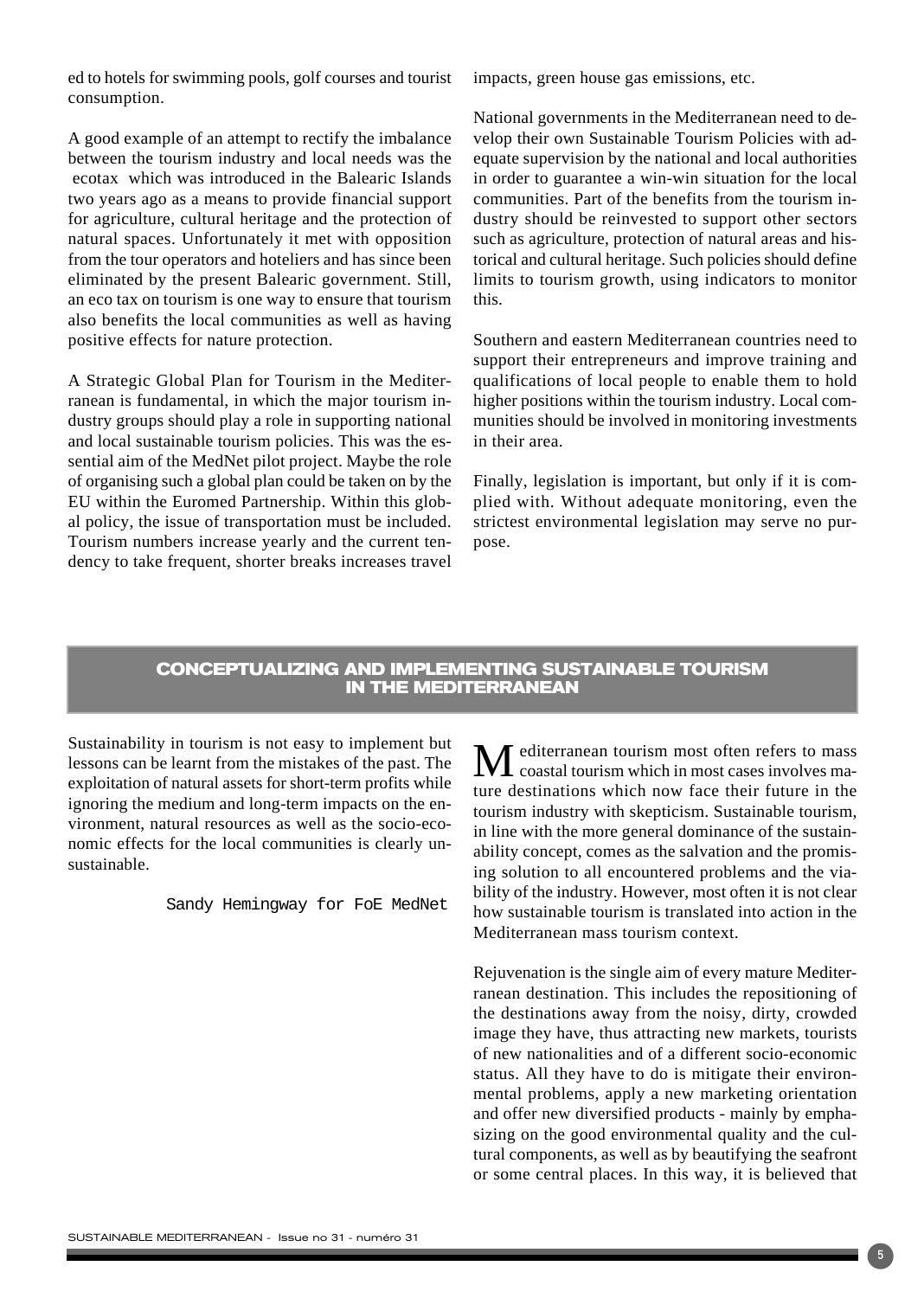wealthy tourists will be more appreciative and will adopt the area as their new Mecca . This category of tourists spends much more and therefore fewer of them are enough to sustain revenues. Furthermore, since they are fewer in numbers, problems of congestion and related environmental degradation is limited while, most importantly, they travel alone, without the intermediary tour operators who are a constant but inevitable bottleneck in every Mediterranean destination.

In this magic recipe of sustainability, there is an apparent failure to refer to a framework of sustainable tourism policy goals. This may be reflected in the failure of policies to address issues of importance either in relation to sustainability or Mediterranean tourism, not to mention the interlinkages -both positive and negative- that these issues may have.

For example, the role of Small and Medium Size Tourism Enterprises (SMTEs) is most often overlooked. SMTEs, which provide the vast majority of Mediterranean tourist accommodation, could hardly cater for the needs of

quality tourists nor could they reject the role of tour operators who act as intermediaries, sellers and promoters between them and their customers. Furthermore, the monoculture of tourism as an economic activity, as well as its consequences on strengthening the dependence on tourism distribution channels or on the society is also hardly addressed as unsustainable.

Tourism policies in the Mediterranean, no matter if they are coined sustainable or not, are treated in a fragmented way. This is after all the way in which tourism development has taken place in the first place. There is an apparent lack of guiding principles translated into a coherent framework of policy goals and related strategies.

Mass Mediterranean tourist destinations cannot afford to reject their main mass tourism product nor should they overlook the need to plan in a more holistic manner for a sustainable tourism. Rejuvenation might indeed be an important component in sustainable tourism policies in most Mediterranean mature destinations. However, it should be a part of it and not an end in it-

#### TOWARDS A SUSTAINABLE TOURISM IN THE MEDITERRANEAN

The beauty of the landscapes and sea shores, the  $\blacksquare$  prestigious historical sites and the wealth of the cultural heritage, have led to many coastal leisure developments characterized by a high degree of cementing , creating pollution and threatening the coastal ecosystems balances. This kind of development is jeopardizing the sustainability of the tourism sector, the Mediterranean being the world s prime tourist destination.

However, tourism is mainly Euro-Mediterranean and relies to a great extent on tour operators who enjoy a virtual monopoly in the tourists home countries. The absence of any long-term commitment to the destination countries by these operators means that it is not easy to preserve tourist areas from the pressures exerted on the sites. The sustainability of the tourism sector will have to take into account the impact of pollution and coastal development on environment. Competing countries have been unable to get together to establish a better relationship between tourism and sustainable development. The degradation affecting the common Mediterranean heritage is, thus, not only the effect but also the cause of unsatisfactory development that is inequitably shared and lacks the sustainability that it should have. An adequate regional cooperation mechanism would contribute to a coherent management and development of tourist flows. Data on national and international tourism show a continued increase in tourism to Mediterranean countries with a concentration on coastal regions and an extension to new destinations.

Based on the work of the WTO and the MCSD, and the recommendations of the Euro- Mediterranean Partnership, the Strategy should set out objectives and identify action processes in the following fields:

- ¥ the diversification of tourist destinations based on a better exploitation of the cultural and natural heritage;
- ¥ the promotion of land use planning, tourism carrying capacity assessments and impact studies to facilitate environmentally-friendly tourism;
- ¥ the conclusion by the enterprises concerned of the voluntary environmental agreements (UNEP) including the contribution of tourism enterprises to the management of protected sites.

from Preparation for a Mediterranean Strategy for Sustainable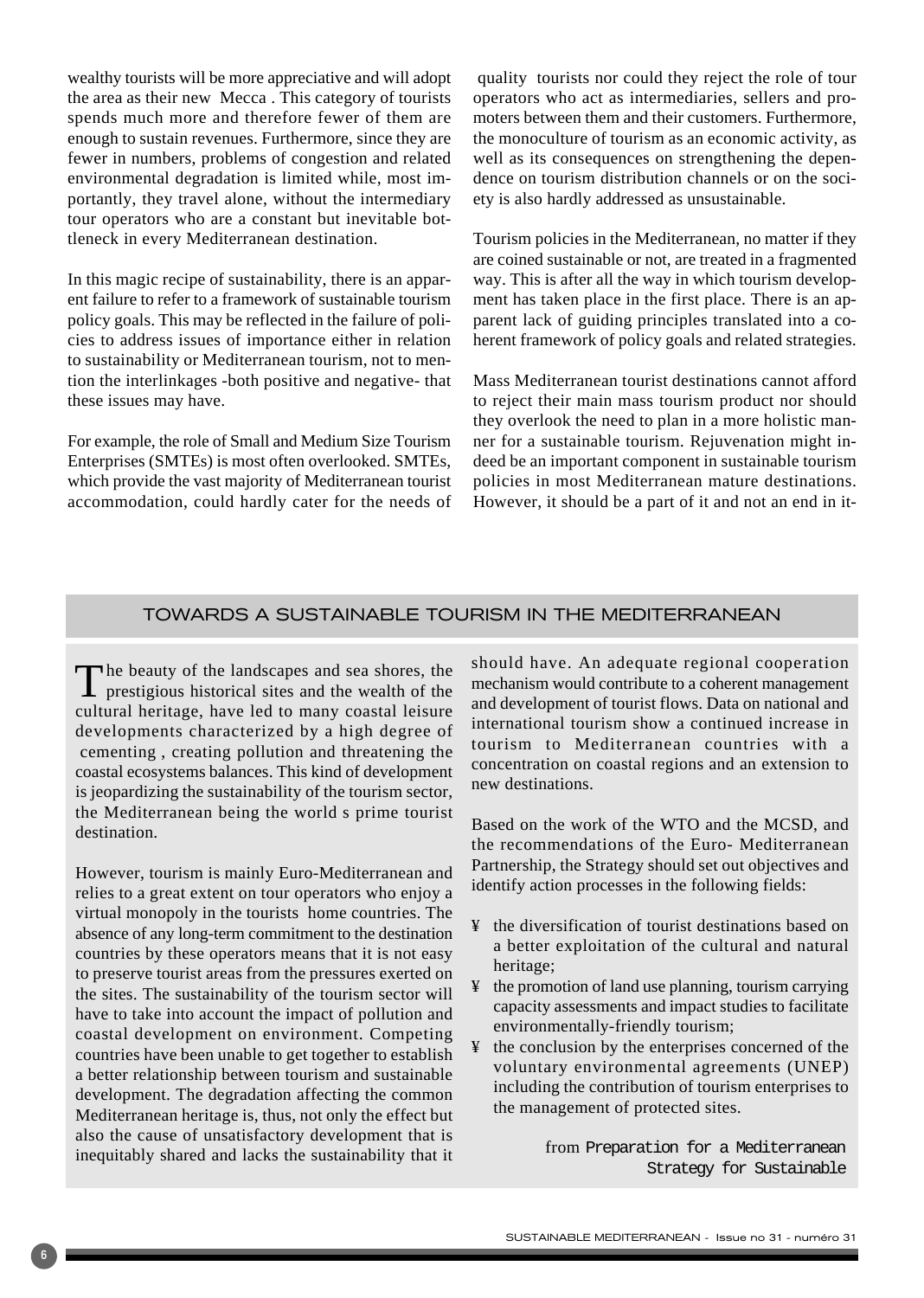#### WHY THE EXPANSION OF THE TOURIST PERIOD IS AN UNSUSTAINABLE MEASURE

One of the most common recommendations for designing sustainable tourism models is the expansion of the tourist period, if possible, evenly throughout the year. At least in some cases MIO-ECSDE does not favour this without criticism. It is herewith explained why:

The low tourist season is an interval during which both nature and the local society recover. Local and regional production, administrative and institutional mechanisms are given the opportunity to recharge their batteries and restore, reorganise and renovate. There is a return to normal activity levels in their daily routine (normal for the size and character of the communities they serve).

In Rhodes, where MIO-ECSDE conducted a study and completed an important project called SUDECIR (**Su**stainable **De**velopment of **Ci**ties and **R**egions) supported by DGXII, the political authorities claimed that during the high tourist season it is very difficult for the various elected bodies such as the City Council or the Regional Prefectural Council, etc. to properly function, simply because most people are far too busy to devote time for the efficient management of the commons.

Many of the people employed in tourism during the high season are able, during the low season, to take care of their agricultural land and return to their traditional occupations, which also support the local and regional economy (as well as the tourism sector), resisting the tourism monoculture. They have more time to devote to their family life and loved ones; more time to enjoy their local culture. They may speak and hear their own language, which is not the case during the high season, when each inhabitant corresponds to several foreigners.

Finally, and perhaps in more absolute terms, basic functions of nature need quiet intervals. Pollution dispersion and dilution in the sea, ground water recharge, mechanisms so important for crucial biological processes (including reproduction) and water economy are much more vulnerable during periods which now coincide with the low season. Elliniki Etairia (The Hellenic Society for the Protection of the Environment and the Cultural Heritage) has studied flora in archaeological sites and has found that these areas are frequently particularly rich in threatened and rare species. If vegetation is removed only few weeks earlier than usual, in order, for example, to receive early tourists the plants will not have the time to produce seeds and therefore biodiversity will be seriously threatened.

All of the above show how one of the so called panacea recipes found in most sets of sustainable tourism recommendations (expanding the tourist period), so easily recycled in many papers without proper understanding of its full consequences may cause major environmental, social and economic unbalance.

Excerpt from a presentation entitled "CONFLICTS BETWEEN TOURISM AND THE

#### **NETWORK OF CITIES FOR SUSTAINABLE TOURISM**

Tourism is one of the fastest expanding sectors of the economy all over the world. For its own nature, tourism has strong impacts on the environment and the social and economic structures of the tourism destinations.

It is a challenge and a responsibility for local and national governments to pursue sustainability in the development of tourism and to exploit its positive potential without giving way to its negative impacts.

With the above in mind, the **Network of Cities for Sustainable Tourism** was launched during the International Conference for Sustainable Tourism in Rimini, Italy (June 2001)

The Network is open to local governments located in the European Union or the Mediterranean, where masstourism plays a major role in the local economy.

One of its main goals is to identify potential projects and programmes to implement and put into practice together.

In the short term, the Network partners are working at the production of a leaflet containing the **rules of the**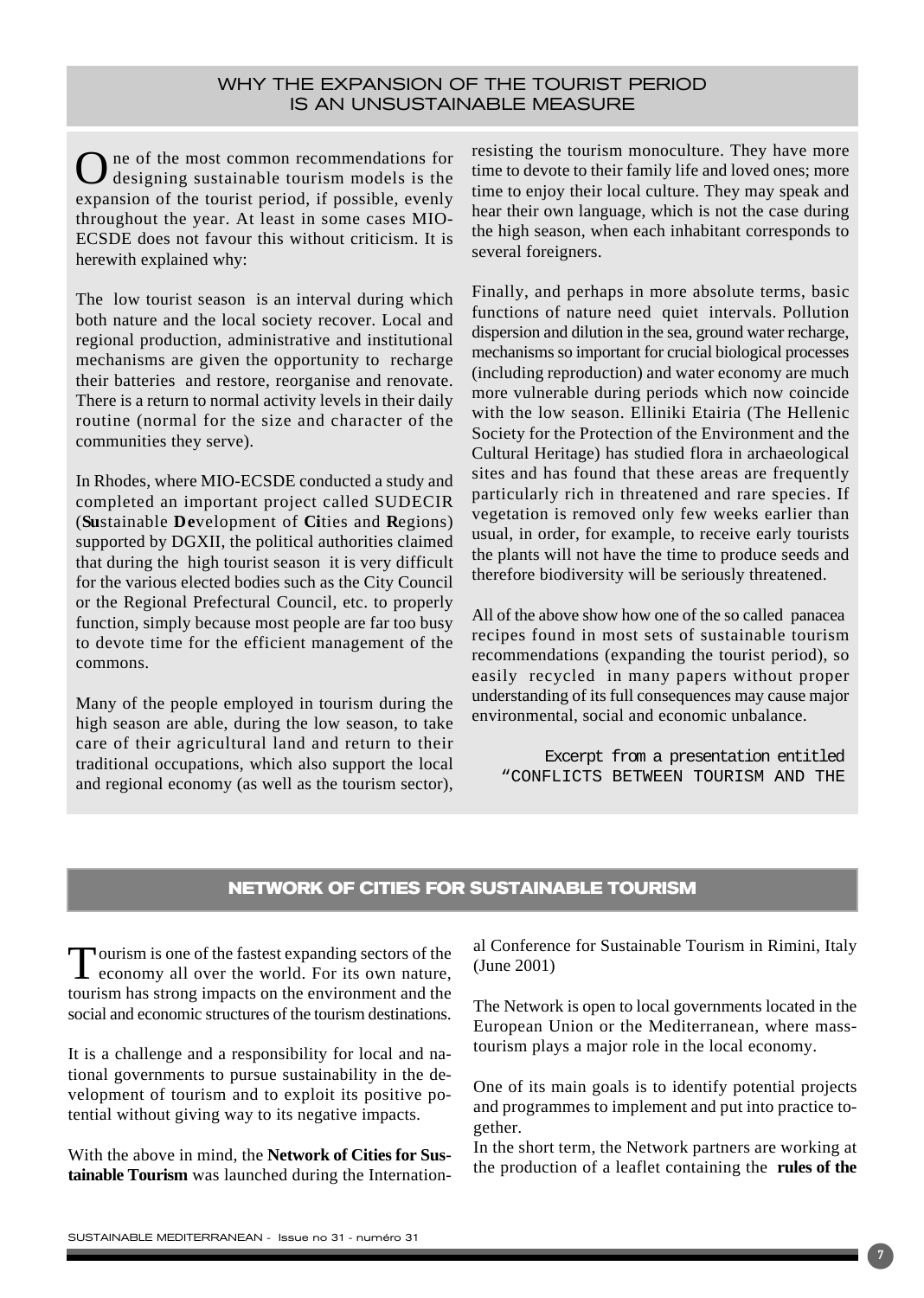**sustainable tourist** . The leaflet will be used in the Network destinations to raise awareness among incoming tourists. It will also be a tool to improve **the communication between tour operators and local governments** in tourist destinations. In fact, one of the challenges of the sustainable development of tourism is the fact that the actors involved cannot easily meet and discuss common expectations and goals. Tour operators are often based far away from the destinations. Tourists visit destinations for short periods and sustainability is not always the first criterion of choice.

The Network partners are also discussing other topics relevant to sustainable tourism, like: sustainable purchasing, carrying capacity and seasonality, as well as the Local Agenda21 Forum and many other tools and methodologies that are available for local governments.

The Network partners to date are:

- 1. Calvi (Spain)
- 2. Canakkale (Turkey)
- 3. Cervia (Italy)
- 4. Chioggia (Italy)
- 5. Comunit Montana del Giovo (Italy)
- 6. Georgioupolis (Greece)
- 7. Kallithea (Isle of Rhodos, Greece)
- 8. Lloret de Mar (Spain)
- 9. Mancomunidad de Municipios de la Costa del Sol Occidental (Spain), representing Benhavis, Benalm dena, Casares, Estepona, Fuengirola, Ist n, Manilva, Mijas, Marbella, Oj n, Torremolinos.
- 10. Punta Umbr a (Spain)
- 11. Rimini (Italy)
- 12. San Benedetto del Tronto (Italy)
- 13. Sousse (Tunisia)
- 14. Tortol (Italy)
- 15. The Union of Local Authorities in Israel (representing the cities of Tel Aviv, Haifa, Ashkelon, Ashdod, Netanya, Bat Yam, Akko, and Nahariya)
- 16. Venice (Italy)

The chair of the Network is the Province of Rimini (Italy). The coordinator of the Network is ICLEI-Local Governments for Sustainability. ICLEI is an international association of local governments implementing sustainable development. Its mission is to build and serve a worldwide movement of local governments to achieve tangible improvements in global sustainability with special focus on environmental conditions through cumulative local actions.

For more information you may wish to visit our webpage: www.iclei.org. The Network and its activities will be presented to the public once more very soon: in the occasion of the ITB Tourism fair in Berlin, Germany, 12-16 March 2004.

For further information please contact: Ilaria De Altin ICLEI, Network Coordinator Leopoldring 3 D-79098 Freiburg, Germany E-mail: tourism@iclei-europe.org • www.iclei.org/europe/tourism

#### **MEDITERRANEAN COASTAL TOURISM THE EIGHTH PLAGUE HITS THE 21st CENTURY**

 $\sum$  *T* ith 20 years of experience as an international environmental NGO dealing with areas subject to high tourist use and potential, we have noticed that two things are missing from current concepts of sustainable tourism discussion. These are an understanding of the wide variation in the character of individual tourists, and the structure of the tourist industry as it develops and declines.

As mankind congregated in huge cities and became tied to the economic structures of the past few centuries, migratory instincts remained dormant for a time, and then with modern means of travel burst out into the formalised annual migration we call tourism. In many ways tourism reflects human history, in that the first few anthropoids multiplied into the huge human population of today, so tourism has the same inevitable growth and propensity for self-destruction.

Tourism, what is it? The locust industry, the Eighth Plague, Creeping Death, or just a reasonable recreation for 21st century populations?

There are different classifications of tourists and tourism. These range from the environmentally friendly people who seek out the quiet, unspoiled and beautiful places, off the beaten track, all the way to those who participate in mass tourism wanting only to have a good time far from the cares and worries of their everyday lives, caring little for the cultures and habitats around them.

*Early arrivals.* Living close to the cultures and environment around them staying as guests in village houses.

*The immigrants.* Arrive as tourists and then become a part of the community.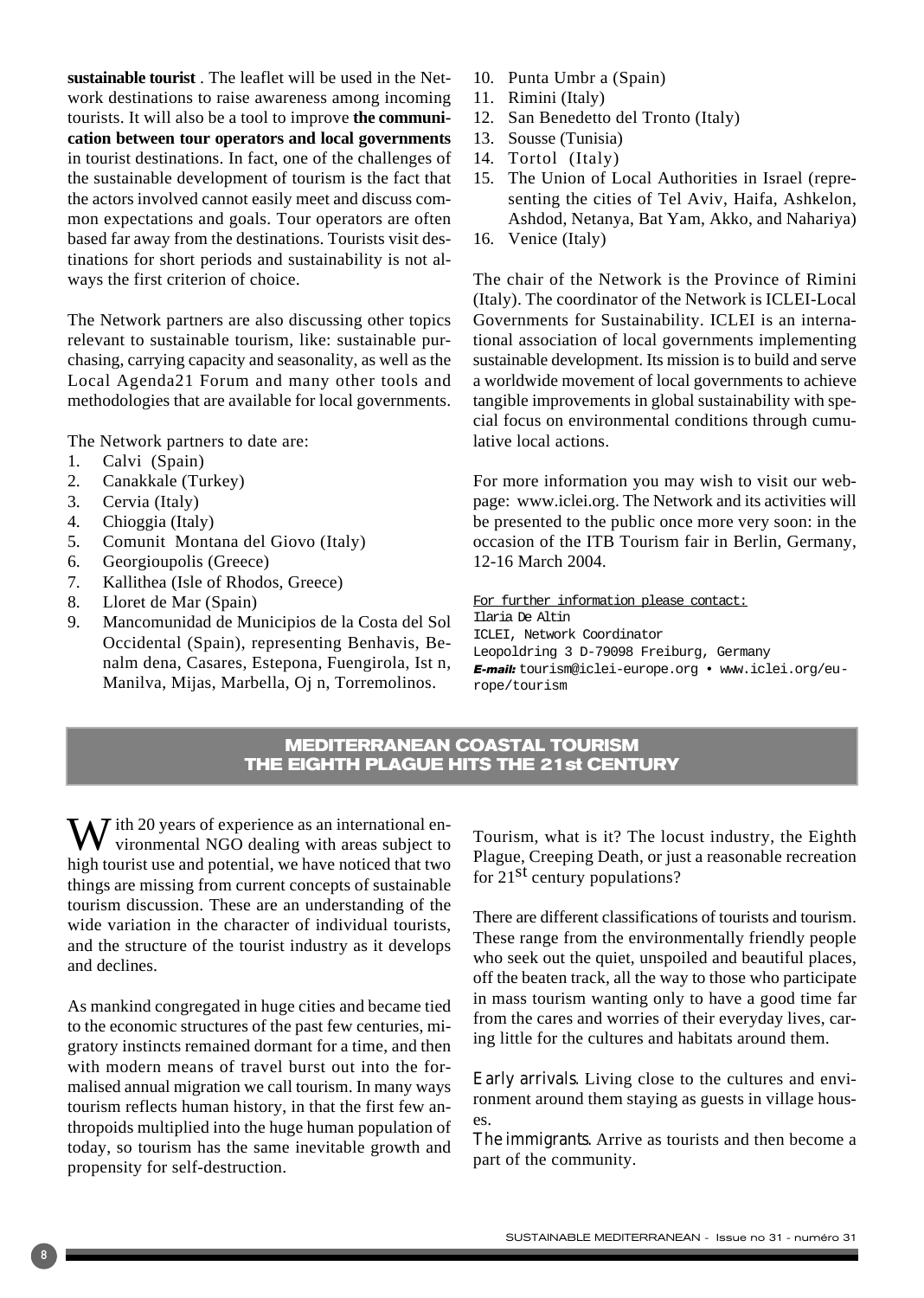*The day visitors.* These start to arrive looking for local colour.

*The wealthy travel set.* Becoming an in destination. The locals start to look for ways they can cash in. All kinds of peripheral tourist services start to appear.

Eventually the wealthy set move-on to the latest in destination. The Mass Market Tour Operators move in to capitalise on underused facilities that can be negotiated in bulk cheaply.

Soon major investment, holiday villages, self-catering apartments, ghetto areas for local colour, provide a lifestyle much closer to the one the tourists have left at home. Local culture and infrastructure is swamped. Beer and mayhem reign. But even this does not last. Soon a barren, degraded, culture-less concrete hell has replaced the original idyllic setting. The only option left is industrial development, completing the environmental and cultural destruction.

This is the unending, inevitable chain of events on the tourism circuit, each step following the other so reasonably. Who could deny local inhabitants the right to pursue their dreams of a better life financed by the tourist dollars?

Certainly not their own political leaders, eyes firmly on political cost, nor uncaring developers, both of them will pay lip service to the pleas of the environmentalists.

Sustainable Tourism - is this a valuable concept, or an easily misinterpreted and misrepresented catch phrase? Without a reliable and positive indicator for the impact of Tourism on nature and culture it seems to have little value.

We really should not be talking about sustainable Tourism, but about a sustainable environment. The fact is that no development of any kind should be allowed to proceed without an in-depth impact assessment carried out by truly independent third parties, untainted by association with vested interests be they commercial or political. It follows of course that the recommendations arising from the impact assessment must be followed in full. Not just shelved, the legal requirement for an impact assessment having been met.

For instance at Akamas in Cyprus, a nesting place for the most endangered Mediterranean sea turtle species Chelonia mydas, where a World Bank management study called for strict protection and conservation, the Government has given permission for the construction of a hotel complex, a marina, car parks, roads, holiday villas and much more is planned to follow.

We have to learn to put a cost on the collateral damage arising from development, in all of its aspects and ramifications, and in monetary terms. If the American courts award damages of millions of dollars for the loss of a single human life, then every single living creature or plant in the world deserves similar treatment. As to the loss of a local community s cultural inheritance, for myself, I believe that this is of such immense value that no development should be allowed to threaten it.

#### Recommendations:

Before any location is either opened up to tourism or has its tourist facilities enlarged, an independent environmental and cultural impact assessment as outlined above is imperative, with its recommendations unfailingly implemented.

- The type and level of tourist activity should be defined and strictly applied.
- Numbers of tourists in any given location should be strictly controlled.
- Nowhere should tourist numbers be allowed to exceed the capacity of local infrastructures (sewage and rubbish disposal, water supplies, etc).
- Following an unbiased awareness campaign outlining the pros and cons of the project, an independent public opinion poll should be carried out embracing all sectors of the local population.
- Those who are making money from the Tourists should themselves pay high levels of compensation to those whose lifestyle is in any way damaged by the trade, not the public purse.
- No incompatible activities should be allowed to develop. i.e. An all night disco at a sea turtle nesting beach.

#### **Bibliography**

- Eckert, A. and C. Cremer. 1997. Tourism and Environment in European Countries. Nature and Environment Series, No. 3. Council of Europe, Strasbourg, France.
- Fyall, A. and B. Garrod. 1997. Sustainable Tourism: Towards a Methodology for Implementing the Concept, in Stabler, M. (Ed.), Tourism and Sustainability: Principles to Practice, CAB International, pp.51-68.
- Venizelos, L. 2001. Sustainable tourism and sea turtles: Analysing the Mediterranean experience... footsteps in the sand... Proceedings of the First Mediterranean Conference on Marine Turtles (in press).
- Yiordamli, A. 2000. Specific file: Conservation of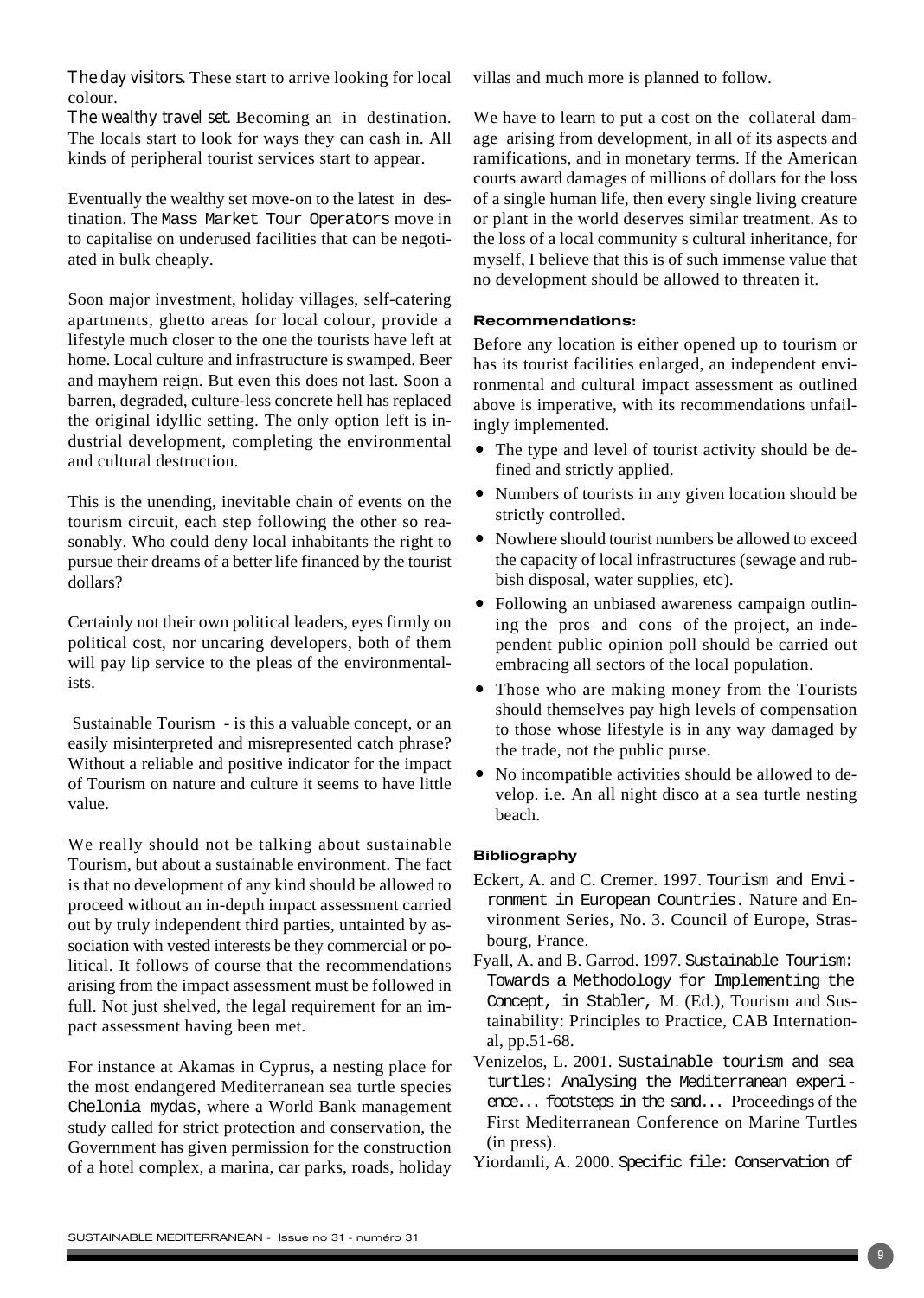This is an EU-LIFE Project (November 2000 -<br>June 2003) that tackles the issue of sustainable tourism development in mass tourism coastal destinations. The intensive tourism development of Rimini has made this resort, with its 2,700 hotels, the one with the highest tourist density in Italy. Tourism puts relevant pressure on the natural resources of the district, and causes problems linked to waste and pollutants production, road traffic, urban congestion. Therefore further planning and private operator s policies need to be reconsidered, also taking into account the evolution of tourism expectations, more and more concerned of the environmental quality of the destination and of the facilities chosen for their holidays.

The general objective of the project was to foster the integration between tourism and environmental strategies. This general aim is pursued through the following main actions:

• integration of the knowledge of the area s problems, by analysing on a wide scale its critical aspects and using an assessment method involving relevant stakeholders (Carrying Capacity Assessment, Integrated Coastal Zone Management)

- integration of the indicators set for the State of the Environment report with specific ones able to measure the performance of tourist activities
- implementation of a strategic and integrated planning that will take into account the needs of all stakeholders
- definition of an integrated strategy for the private sector, according to the specific needs and characters of the operators in the Province, acting on 3 levels: supply flows, environmental targets for the offered services and environmental management actions and procedures.

The achievement of a broad social agreement on new ideas and projects in the sustainable tourism area were also pursued within the planned activities. Results were disseminated through two International Conferences, a permanent web site and through the establishment of a network of mass tourism destinations. On June 30<sup>th</sup> 2001, during the International Conference on Sustainable Tourism, the Rimini Charter was drafted and adopted. Herewith are the recommendations that are included in

#### **Rimini Charter** 30 June 2001

#### ..

European countries of the Mediterranean area and the areas of mature tourism, must:

- Assume the responsibility of revising their development models and strategies, and
- Innovate their tourist product, confirming their cultural identity and diversity and to give value to their products, human resources and local economies in the direction of social, economic and environmental sustainability of tourism and of an environmental rehabilitation of the territory able to consider also the global dimension of the problems.

We engage ourselves directly in implementing, widening and promoting good practices of sustainable management of tourism, in line with the aims and contents of the following recommendations.

We ask to all those that, at different levels can give a contribution, in partnership among them and respecting their own different and specific role, to take part in the effort for the definition of a common framework of policies, with particular effort to those at the European level and at the Mediterranean scale, with the aim to implement the following recommendations.

#### RECOMMENDED ACTIONS

**Promote the use of participation and strengthen and build active partnership** (as proposed by the models introduced by the local Agenda 21 and the UNEP and European approaches for the Integrated Coastal Zone Management), recognising participation as a fundamental success factor so as to activate sustainability.

Participation strategies must be developed from the first phases of the decision processes, must influence the same, must be closely integrated with democratic representation systems.

The partnerships constructions must particularly involve and integrate**:**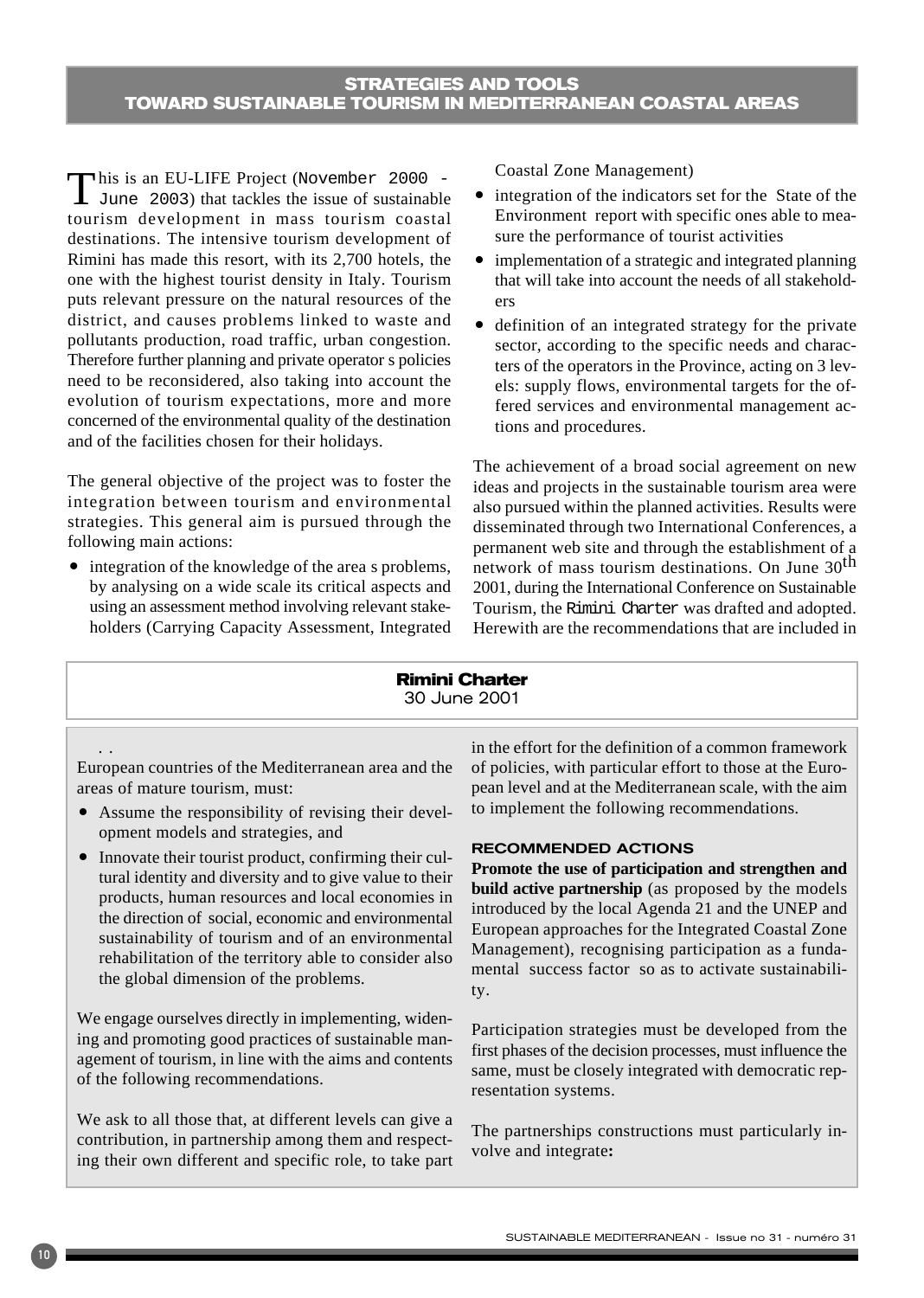**Maintain international and local engagement for the development and use of analytical tools, so as to sup-**

**port decisions and actions,** such as:

- ers and tourists, the Universities and Institute of Training and Research), all government levels (from the international to local, with particular attention to the last), • all sectors involved (transport, land use, environment, tourism, etc.)  $\bullet$  neighbouring areas (land/sea, inland/coastal) with
- the aim of defining and sub-dividing the responsibilities of each stakeholder with reference to relevant actions for the achievement of a sustainable tourism.

**Promote and enforce the sustainable and integrated management, programming and planning in coastal areas** with particular focus on mass tourism destinations :

- adopting on behalf of the Council and European Parliament of the E.U. recommendations regarding the Integrated Coastal Zone Management (ICZM) strategies,
- introducing the approach proposed by the said recommendations in the National/Regional strategies,
- Sustaining the concrete activation at local level,

In particular we underline the importance of:

- coastal areas as a whole, covering appropriate areas of land (and sea),
- considering all the significant issues for long term social, economic, and environmental development,
- reviewing national policies and legislation, promoting regional guidelines,
- identifying and co-ordinating all sectoral plans (land use, water, energy, transport, tourism, etc ) and introducing an Integrated Management of Coastal Areas in the existing institutional and planning systems,
- establishing precise strategic goals through projects strongly aimed at action and able to adapt to change,
- strengthening and individualise new tools (regulations, management, information & education, economic incentives, pilot projects, etc..) so as to address the more mature tourist areas towards urban renewal, improvement of urban and social quality, land rehabilitation, renaturalization and more sustainable patterns.

all stakeholders (public authorities, tour operators, tourist business, environmental and consumer associations, trade unions, local communities, work-• analysis of ecological, social and economic carrying capacity of the destinations,

- prevision and evaluation of the environmental impact of tourism services/products (L.C.A., E.I.A., S.E.A.),
- multi-level sustainable indicators able to permanently monitor changes in time and space of the main impact results as defined by Integrated planning and Agenda 21 processes.

The use of these tools must be based on participatory processes, must serve to define and support the actions for sustainable tourism, must be scientifically reliable and comprehensible by final users. Basic information must be produced and made available through a co-ordination of the competent bodies.

#### **Strengthen the capabilities of local governments in order for them to be able to fulfil their policy, planning, public management and control of the tourist sector:**

- Formation promotion, exchange of good practices national and international co-ordination between already existing networks and different local realities with similar problems,
- Sustain environmental marketing of the territory and exploitation of positive experiences.

**Implement specific actions focused on Mobility with the support and realisation of local Pilot projects useful to demonstrate the feasibility and efficacy of alternative and sustainable systems.** Among these:

- Support for the realisation integrated networks for the pedestrian and bicycle mobility,
- Promotion of innovative systems and services (carsharing, bus call, taxi-sharing and car pooling),
- Strengthening of the integration between different means of transports at local, regional and national level and improvement of attractiveness of collective transport with low environmental impact,
- European national and local actions on taxes and transport costs (as defined by EU Strategy for Sustainable Development) and promotion of integrated packages with services related to tourist accommodations and mobility.

**Promote sustainable alternatives to seasonal mass tourism** (reducing the tourist seasonal peaks and distributing over the entire year):

- Exploiting the tourism complementarity and synergies with other economic sectors,
- promoting development and the use of cultural, ecological, inland - rural tourism environmentally com-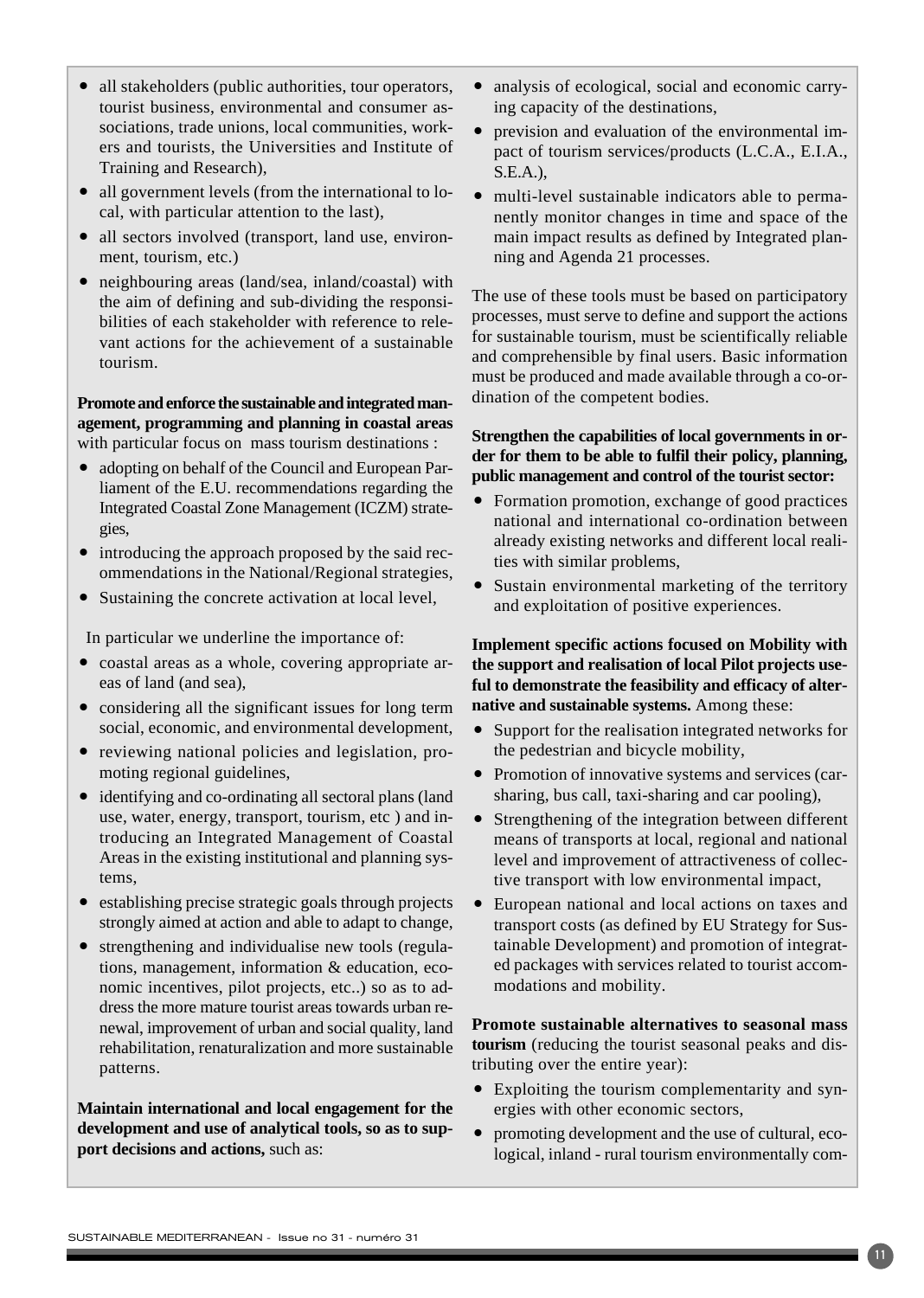#### patible.

**Promote economic tools (new financial mechanisms, incentives, taxes, ) to assist destinations in their efforts to achieve a more sustainable tourist industry. Financial resources may come from:** 

- the private sector, with investments aimed at improving the performance of tourist business and the quality of the area in which the sector offers its products and services,
- $\bullet$  the public sector, with an aimed use of available regional, national and European funds, strengthening existing finances (European programs such as Life, INTERREG ...) and further integrating the sustainable tourism in mature tourism areas priority within the European Structural Funds and national funds for the Objective Areas , with the aim of favouring the realisation of pilot projects in destinations characterised by mass tourism.

**Ensure and promote good environmental and social management of destinations and infrastructures:**

- encouraging use of tools for environmental quality (as declaration of intent, voluntary agreements, Ecolabel, clean technologies, environmental management systems),
- guaranteeing respect of workers rights and promoting the Ethical Certification (SA 8000 or other recognised patterns),
- $\bullet$  promoting a gradual approximation in the certification sector so as to guarantee quality and credibility, but at the same time maintaining flexibility and ability to take into consideration differences between environmental contexts and services offered,
- enforcing synergies and coherence between efforts carried out at territorial level by public administrations (e.g Local Integrated Action Plan, AG21, Reporting, EMAS, ISO, at territorial level .) and at facilities level by private operators,
- promoting formation, awareness, marketing of benefits achieved thanks to the improvements of environmental and social management.

#### **EU & TOURISM**

The EU has a range of mandates to work with tourism<br>development. Within the Commission, the Tourism Unit of Directorate General Enterprise coordinates tourism in the context of tourism s importance for growth, prosperity and employment. The European Environment Agency provides information to policy making agents and the public on Europe s environment and therefore also focusses on tourism.

The European Commission called for an EU-wide drive to enhance the economic, social and environmental sustainability of European tourism in a Communication adopted 24 November 2003. Basic orientations for the sustainability of European tourism emphasises the need to ensure the consistency of various Community policies and measures affecting the sustainability of tourism and the industry s competitiveness. It also calls for proactive co-operation among tourism enterprises, tourist destinations and national, regional and local authorities to address challenges such as growing demand and changing preferences whilst at the same time increasing revenues.

The sustainability drive needs to address the social responsibility of tourism enterprises, the possibility for all citizens to participate in tourism, good job opportunities in the sector and benefits from tourism activities for local communities. It also entails preserving Europe s cultural integrity, and incorporating environmental issues and protecting heritage resources in tourism measures. To stimulate efforts in this field, the Commission intends to establish a Tourism Sustainability Group, in which representatives from all territorial and administrative levels will set out guidelines for the sector. EU-wide initiatives include:

- $\bullet$  stimulating the coherence and effective contribution of EU policies, and of complementary measures in the sphere of tourism;
- actively participating in global and international processes, interlinking with international governmental bodies, and bringing together the activities of major international players;
- practising and promoting the principles of good governance; and
- helping European, national, regional and local private and public stakeholders to assume their re-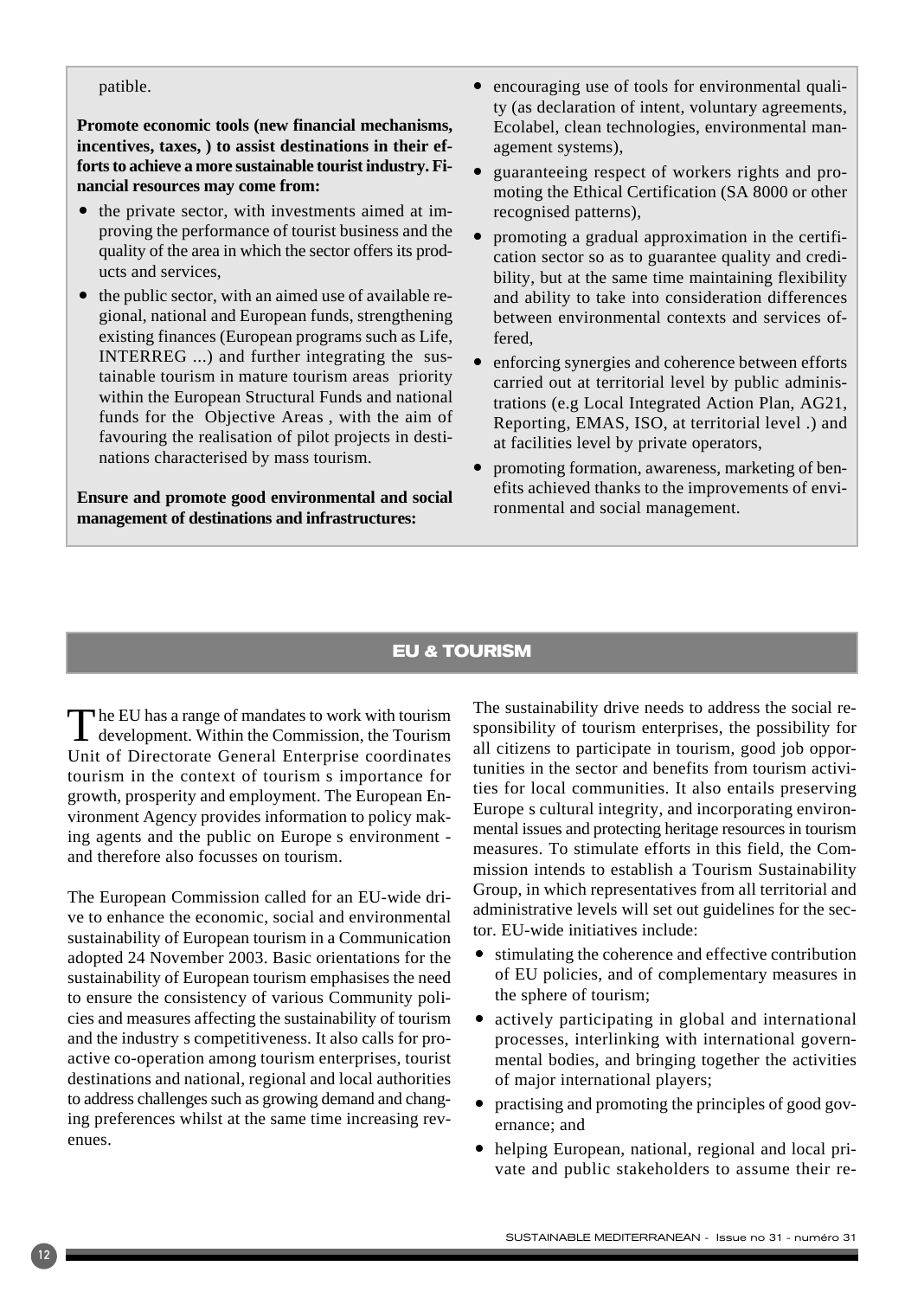sponsibilities for the sustainability of tourism production.

The Tourism Sustainability Group is to draft a detailed framework for action, which should allocate specific activities to the individual stakeholder groups. Specific initiatives, to be assisted by appropriate information tools and networks, will include activities that address tourism consumption patterns and enhance sustainability in the tourism value chain and destinations.

In a global context, the EU approach is to press for the sustainability of tourism to be addressed in policies on trade assistance to the developing countries. It also seeks reinforced co-operation with UN bodies and other international organisations on tourism sustainability. This initiative is a concrete follow-up to one of the ten measures that the Commission announced in its Communication

http://europa.eu.int/comm/enterprise/services/tourism/w orking\_together adopted two years ago.

Before drafting its Basic orientations for the sustainability of European tourism , the Commission undertook a wide public consultation (http://europa.eu.int/comm/enterprise/services/tourism/consultation/index.htm) addressed to any interested party. Furthermore, the ideas considered for these orientations were the subject of an Extended Impact Assessment that resulted in a specific Commission staff document — available at http://europa.eu.int/comm/enterprise/services/tourism/tourismpublications/documents/exia.pdf

Some of the key activities advocated in the Communication are:

- Promoting dialogue with the tourism industry and other interested parties by holding an Annual Tourism Forum and extending the remit of the Advisory Committee on Tourism.
- Fostering networking services and support functions, for instance through competence centres (observatories, study and research centres) at national, regional and local levels.
- Ensuring good use of the EU s financial and non-financial instruments to the benefit of the tourism industry, in co-operation with national and regional authorities, and with operators
- Promoting sustainable development by further elaborating on and implementing the Agenda 21 guidelines
- Defining and disseminating assessment methods and

#### **http://europa.eu.int/comm/enterprise/services/tourism/policy-areas/sustainability.htm**

#### TOURISM IN THE WSSD FINAL PLAN OF IMPLEMENTATION

The Plan of Implementation included in the WSSD Final Report, agreed by Heads of State at Johannesburg, includes the following paragraph (No 43) concerning Tourism:

"Promote sustainable tourism development, including non-consumptive and eco-tourism, taking into account the spirit of the International Year of Eco-tourism 2002, the United Nations Year for Cultural Heritage in 2002, the World Eco-tourism Summit 2002 and its Quebec Declaration, and the Global Code of Ethics for Tourism as adopted by the World Tourism Organization in order to increase the benefits from tourism resources for the population in host communities while maintaining the cultural and environmental integrity of the host communities and enhancing the protection of ecologically sensitive areas and natural heritages. Promote sustainable tourism development and capacity-building in order to con-

tribute to the strengthening of rural and local communities. This would include actions at all levels to:

- (a) Enhance international cooperation, foreign direct investment and partnerships with both private and public sectors, at all levels;
- (b) Develop programmes, including education and training programmes, that encourage people to participate in eco-tourism, enable indigenous and local communities to develop and benefit from eco-tourism, and enhance stakeholder cooperation in tourism development and heritage preservation, in order to improve the protection of the environment, natural resources and cultural heritage;
- (c) Provide technical assistance to developing countries and countries with economies in transition to support sustainable tourism business development and investment and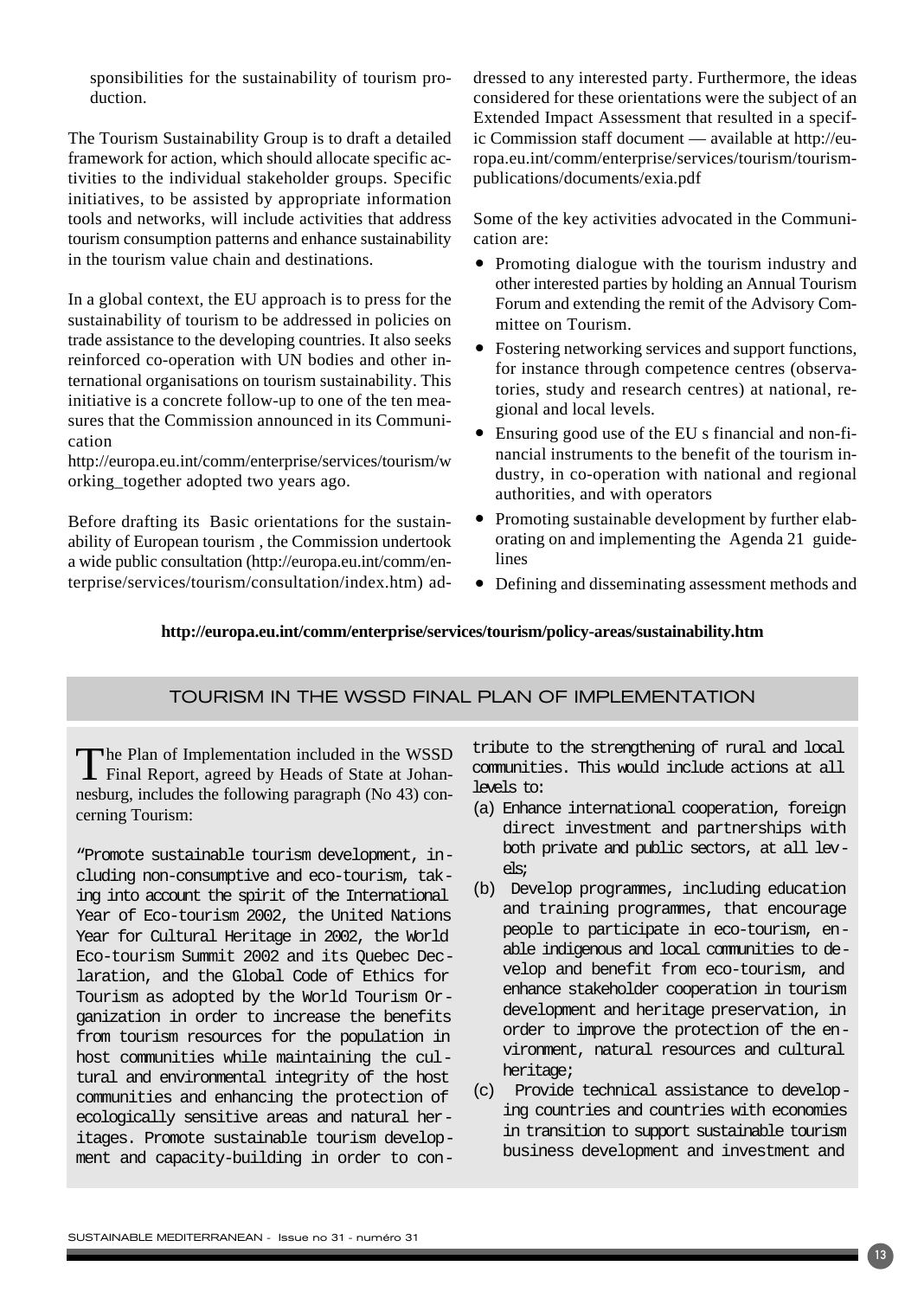tourism awareness programmes, to improve domestic tourism, and to stimulate entrepreneurial development;

- (d) Assist host communities in managing visits to their tourism attractions for their maximum benefit, while ensuring the least negative impacts on and risks for their traditions, culture and environment, with the support of the World Tourism Organization and other relevant organizations;
- (e) Promote the diversification of economic activities, including through the facilitation of access to markets and commercial information, and participation of emerging local enterprises, especially small and medium-sized enterprises.

Further references to tourism can be found in the Plan of Implementation related to energy and biodiversity conservation, Small Island Developing States and African issues:

"20. (b) Integrate energy considerations, including energy efficiency, affordability and

accessibility, into socio-economic programmes, especially into policies of major energy-consuming sectors, and into the planning, operation and maintenance of long-lived energy consuming infrastructures, such as the public sector, transport, industry, agriculture, urban land use, tourism and construction sectors"

- "44. (b) Promote the ongoing work under the Convention on Biological Diversity on the sustainable use on biological diversity, including on sustainable tourism, as a crosscutting issue relevant to different ecosystems, sectors and thematic areas"
- "VII. Sustainable development of Small Island Developing States
- 58. (g) Develop community-based initiatives on sustainable tourism by 2004, and build the capacities necessary to diversify tourism products, while protecting culture and traditions, and effectively conserving and managing natural resources"
- "70. Support Africa's efforts to attain sus-

#### **AGENDA 21 FOR THE TRAVEL & TOURISM INDUSTRY** Towards Environmentally Sustainable Development

I n 1996 three International Organizations - the World<br>Travel & Tourism Council, the World Tourism Or-Travel & Tourism Council, the World Tourism Organization and the Earth Council, joined together to launch an action plan entitled Agenda 21 for the Travel & Tourism Industry: Towards Environmentally Sustainable Development - a sectoral sustainable development programme based on the Earth Summit results. The document is of particular significance to Travel & Tourism companies, governments, national tourism administrations (NTAs), and representative trade organizations, as well as the travelling public.

The Travel & Tourism industry has a vested interest in protecting the natural and cultural resources which are the core of its business. It also has the means to do so. As the world s largest industry, it has the potential to bring about sustainable development of the communities and countries in which it operates. Concerted action from governments, and all sectors of the industry, will be needed in order to realize this potential and to secure long-term future development.

The Agenda 21 for the Travel & Tourism Industry doc-

ument contains priority areas for action with defined objectives and suggested steps to be taken to achieve them. The document emphasizes the importance of the partnerships between government, industry and nongovernment organizations, analyses the strategic and economic importance of Travel & Tourism and demonstrates the enormous benefits in making the industry sustainable.

The frame-work for sustainable development to be established by the Travel & Tourism industry should be based on the Rio Declaration on Environment and Development, from which the following guiding principles flow:

- Travel & Tourism should assist people in leading healthy and productive lives in harmony with nature.
- Travel  $&$  Tourism should contribute to the conservation, protection and restoration of the earth s ecosystem.
- Travel  $&$  Tourism should be based upon sustainable patterns of production and consumption.
- Travel & Tourism, peace, development and envi-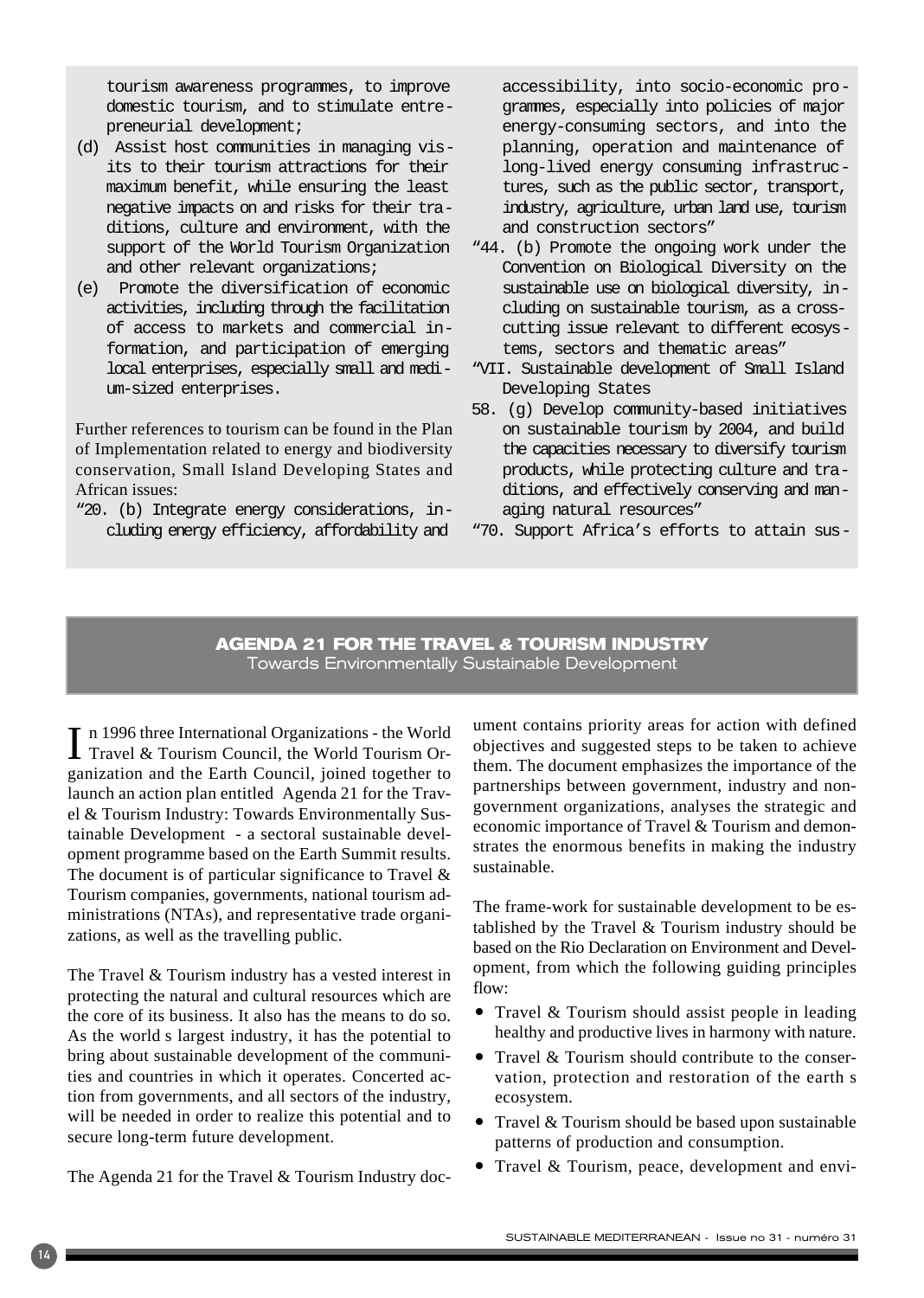ronmental protection are independent.

- Protectionism in trade in Travel & Tourism services should be halted or reversed
- Environmental protection should constitute an integral part of the tourism development process
- Tourism development issues should be handled with the participation of concerned citizens, with planning decisions being adopted at local level
- Nations shall warn one another of natural disasters that could affect tourists or tourist areas
- Travel  $&$  Tourism should use its capacity to create employment for women and indigenous peoples to the fullest extent
- Tourism development should recognize and support the identity, culture and interests of indigenous peoples
- International laws protecting the environment should be respected by the Travel & Tourism industry.

For Travel & Tourism companies, the main aim is to establish systems and procedures to incorporate sustainable development issues as part of the core management function and to identify actions needed to bring sustainable tourism into being. The ten priority areas for action are:

- Waste minimization, reuse and recycling
- Energy efficiency, conservation and management
- Management of fresh water resources
- Waste water management
- Hazardous substances
- Transport
- Land-use planning and management
- Involving staff, customers, communities in environmental issues
- Design for sustainability
- Partnerships for sustainable development

The challenge of achieving the aims laid out in Agenda 21 for the Travel & Tourism Industry: Towards Environmentally Sustainable Development is not underestimated. It will require fundamental reorientation. However, the cost of inaction will far outweigh those of action. In the short term, damage to the industry s resources will continue and businesses may face increasing regulatory or economic penalties - particularly in the wake of the United Nations follow-up to the Rio

#### **TOWARDS A SUSTAINABLE TOURISM IN THE MEDITERRANEAN REGION** Manifesto of the Mediterranean Greens adopted in Palma de Mallorca, Sunday 6 April, 2003

 $\widetilde{W}$  e, the Mediterranean Greens meeting in Palma de Mallorca on April 4-6, 2003, have adopted the following resolution on tourism in the Mediterranean region.

#### Introduction

The importance of mass tourism in the economy of many countries is increasing. Tourism in coastal areas of the whole Mediterranean region is expected to grow from 160m visitors in the year 2000 to 260m visitors in 2025. We express our profound concern over the serious ecological, socio-economic and cultural impacts of growing mass tourism in the Mediterranean region. The major impacts are: overexploitation of natural resources, in particular water, land, energy sources, biodiversity, therefore going far beyond the regional carrying capacity; social impacts such as raising prices to local population (especially housing), increasing instability and seasonality of the labour market; economic impacts such as extreme concentration of local economy in one sector resulting in weakening the other economic activities and dependence on external capital; and cultural impacts such erosion of local traditions and identity.

#### **Objectives**

Tourism development can move towards sustainability if the following objectives are implemented:

- Conserving and enhancing landscape and cultural and environmental heritage,
- Maintaining a balance with the other productive sectors,
- Improving quality of life and working conditions of the local hosting communities and
- ñ Seeking long-term development strategies and enhancing local democracy.

#### Policy integration versus fragility

Tourism is a fragile and instable sector due to the dependence upon external factors, possible changes of habits, loss of purchasing power of the clients, competition, economic fluctuations in the countries generating tourism flows. Furthermore, the Mediterranean region is especially vulnerable due to its fragile ecosystems, water scarcity, and climate change, and to the endemic social and political conflicts. The integration of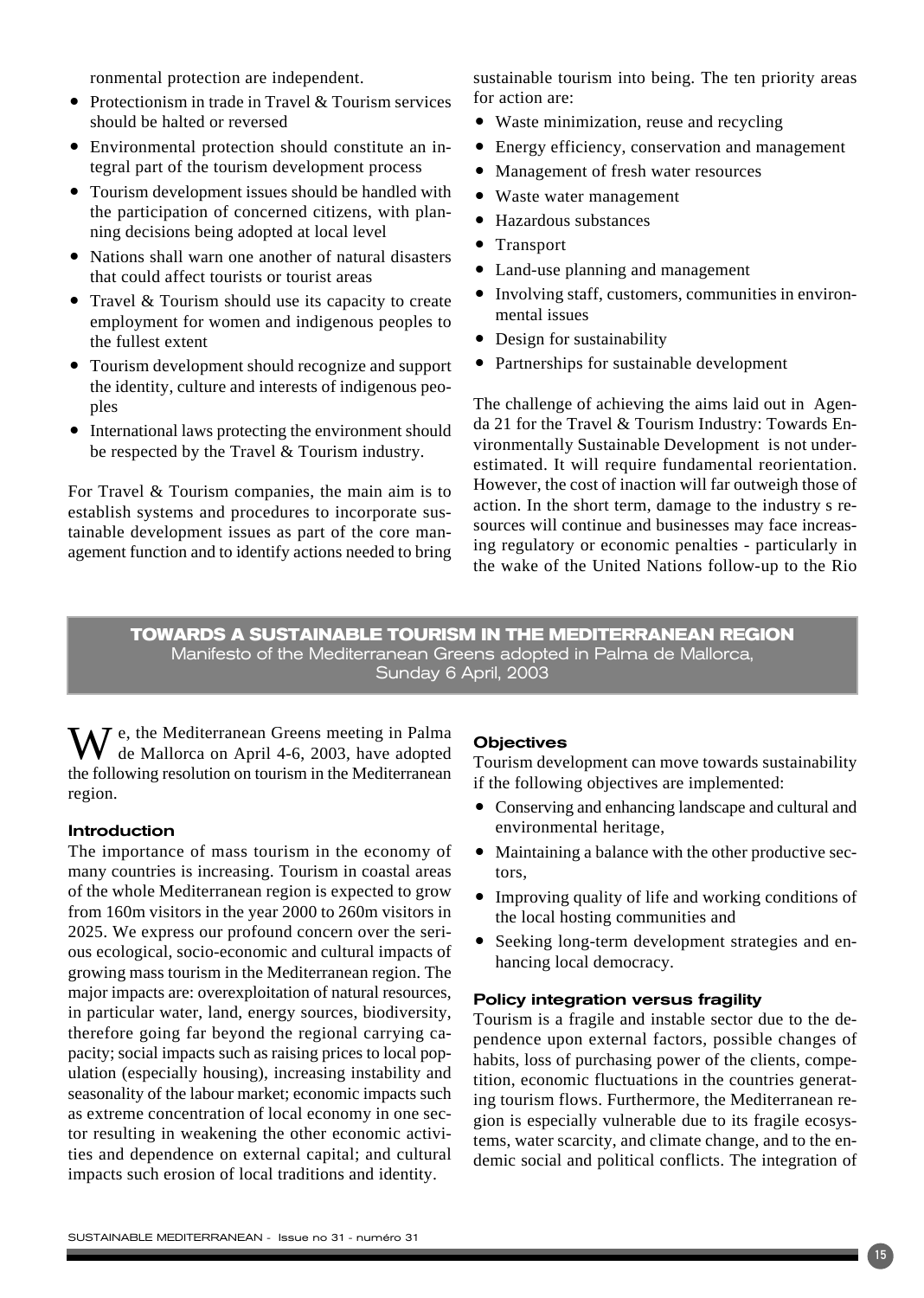social, environmental and economic dimensions is therefore required in order to promote sustainable tourism. Tourism sector is not to be considered a mere commercial commodity, and it should not be subjected to WTO rules. Herewith are some of the basic measures to promote integrated development and green tourism:

- a. Co-ordinated policies between regions of origin and the tourism destination regions, and between tourism operators and local communities;
- b. Increased social, economic and environmental cooperation between the North and the South shores of the Mediterranean Sea to prevent social and environmental dumping and unfair competition;
- c. Urban and land planning which gives priority to the renewal of existing settlements instead of new tourism developments, and which seeks the benefits for the whole local community, and not just for speculative segments of the economy;
- d. Conservation and rehabilitation of natural and cultural heritage, including sustainable landscape planning;
- e. Access restrictions in sensitive areas in terms of number of tourism population on the basis of the carrying capacity of these areas;
- f. Fiscal measures to mitigate environmental consequences, regulate mass tourism, stimulate social participation in environmental management, and internalize social and environmental tourism development costs;
- g. Promotion of qualified and stable jobs;
- h. Participation of institutional, social and economic stakeholders in the democratic management of tourism programs;
- i. New policies to increase the quality of tourism, such as specialization and permanent training, use of new sustainable technologies, co-operative management local initiatives which are alternative to major tour operator companies;
- j. Marketing and information strategies which avoid misleading advertising and promote instead eco-labels, auditing, benchmarking, international agreements, etc., therefore avoiding the negative effects of tourism globalization and standardisation of tourism;
- k. Encouraging ecotourism and agritourism within a rural development strategy that promotes local traditional activities and preserves biodiversity, both endangered by the present mass tourism tendences;
- l. Developing indicators of sustainability to be applied in the economic research on tourism and to be used by local and regional councils to monitor development policies.

#### European dimension

Tourism growth forecasts say tourism industry will soon become the most important services industry of the European Union, and in particular in the Mediterranean region. Given the international dimension of the tourism industry, current weak regulations on tourism, the instability of consumer patterns and the possible variations of the economic situation, as well as the frequent irregularity or instability of workers status, and the important social and ecological external tourism development costs, tourism policy cannot be simply dealt with at the national level. A European governance approach is required to give answers to the open questions on the future of tourism.

We therefore need:

- The revision of the EU treaties for the adoption of a common policy on sustainable tourism,
- A better co-ordination at local, national and European level between sectoral policies affecting tourism,
- The adoption of a European Agenda 21 on tourism, where European institutions are involved together with tourism operators, NGOs, and local and regional authorities. This Agenda 21 should represent the response of Europe to the challenges of the integration of sustainability in tourism,
- The promotion of European best-practice networks on sustainable tourism,
- The definition of a EU framework legislation for quality tourism which sets criteria and quality objectives in environmental, labor market and tourism services terms,
- The implementation of strategic environmental assessment procedures to local, regional and national plans and programs concerning the tourism industry, along the lines of Directive 42/2001 (Strategic Environmental Assessment directive),
- The implementation of integrated coastal zones management principles to the mostly exposed areas to tourism pressure as a pre-condition for the allocation of European Union Structural funds to coastal regions,
- The organization of a European Fair on sustainable tourism for concerned economic operators and consumers,
- The EU support for organic farms/products in rural tourism as well as for safer and environmentally friendlier transport to, from and at the touristic destination,
- The definition of a system of tourism indicators of quality and efficiency, in order to measure the progress towards sustainability in the tourism industry; progress should be certified by ecolabels and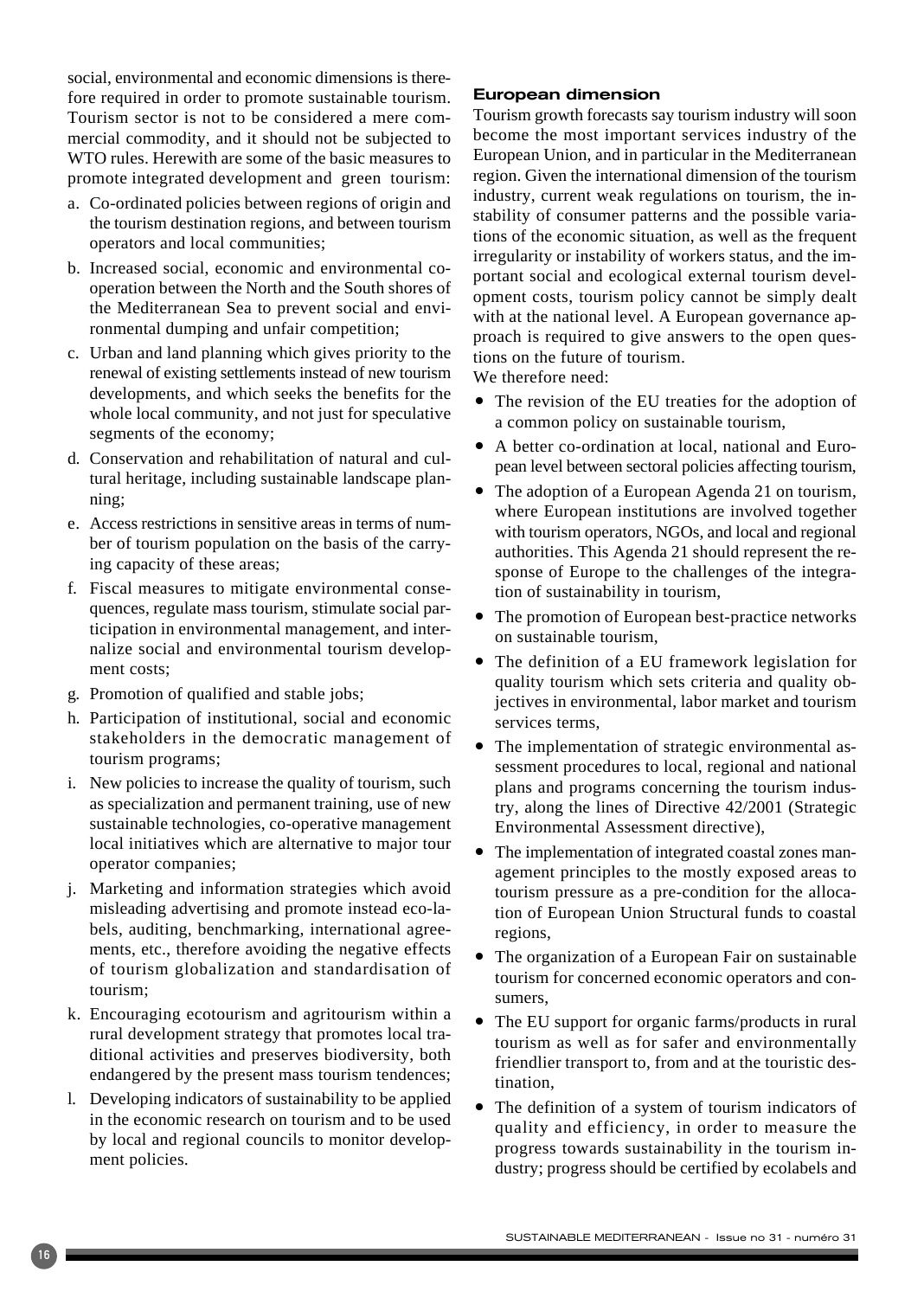green auditing,

- The adoption of fiscal mechanisms allowing the incorporation of social and environmental costs generated by mass tourism industry. In other words, the harmonization of fiscal policy at the European level and the integration of the polluter pays principle,
- The promotion of voluntary schemes allowing consumers to voluntarily allocate resources to environmental restoration and landscape planning in tourism areas (sort of green cards: this is a common practice

in the UK),

- The support of local and regional strategies for a moratorium on mass tourism growth, with the aim of regenerating natural, cultural and landscape heritage,
- Promotion of the re-investment of part of the profits of tour operators in local development projects in Third countries to benefit local communities and fair trade initiatives,
- The elaboration of statistics by EUROSTAT and EU member states on the needs, behaviours and sus-

#### **TOURISM AND POVERTY ALLEVIATION ELIMINATING POVERTY**

As a central component of its work on triple bottom line sustainability, the World Tourism Organization has initiated research and consultation on the interrelationship of tourism and poverty. In recent years this focus has intensified as it has become apparent that this sector has immense potential to help the global antipoverty fight. Our analysis leads to the conclusions that:

- $\bullet$  in the world s developing countries and particularly the LDCs, tourism is almost universally the leader in economic growth, foreign exchange, investment and job creating sectors.
- $\bullet$  It is one of the few areas of potential comparative advantage common to all of these countries.
- It has unique potential to carry exchange and investment directly to the local level as tourists and entrepreneurs seek new destinations.
- It can contribute significantly to rural development, agricultural transformation, community enrichment and social empowerment, particularly for women.
- It can preserve cultural and heritage traditions there are excellent examples for guidance.
- Its product in these countries is in the mainstream of market evolution towards eco-tourism presenting

an opportunity for continual above average growth providing transport, infrastructure and sustainability criteria are effectively assured. The latter is pivotal.

- There are several developments which can be used as models, capable of prudent intra and inter regional adaption.
- Developed states, agencies, enterprises and travelers themselves must adopt a proactive approach to tourism as a catalyst for poverty alleviation.
- The World Tourism Organization will play a central role in advancing this proposition and shepherding it through the stakeholder communities

A report that reflects the WTO s concern that the benefits of tourism should be widely spread in society and that the poor should benefit from tourism development can be downloaded at *http://www.world-tourism.org/isroot/wto/pdf/1267-1.pdf.* It reviews current experience of tourism and poverty reduction in order to identify what is known about the contribution, which the tourism industry can make to the elimination of poverty; and makes recommendations for action by government, the

### **DestiNet Sustainable Tourism Information Portal**

http://destinet.ewindows.eu.org/

An Internet Portal for tourism destinations. The portal contains selected, quality assessed information on the ways in which tourism is being made more sustainable. DestiNet offers a number of services including the option to post news bulletins and suggest new links on relevant topics. The information is grouped into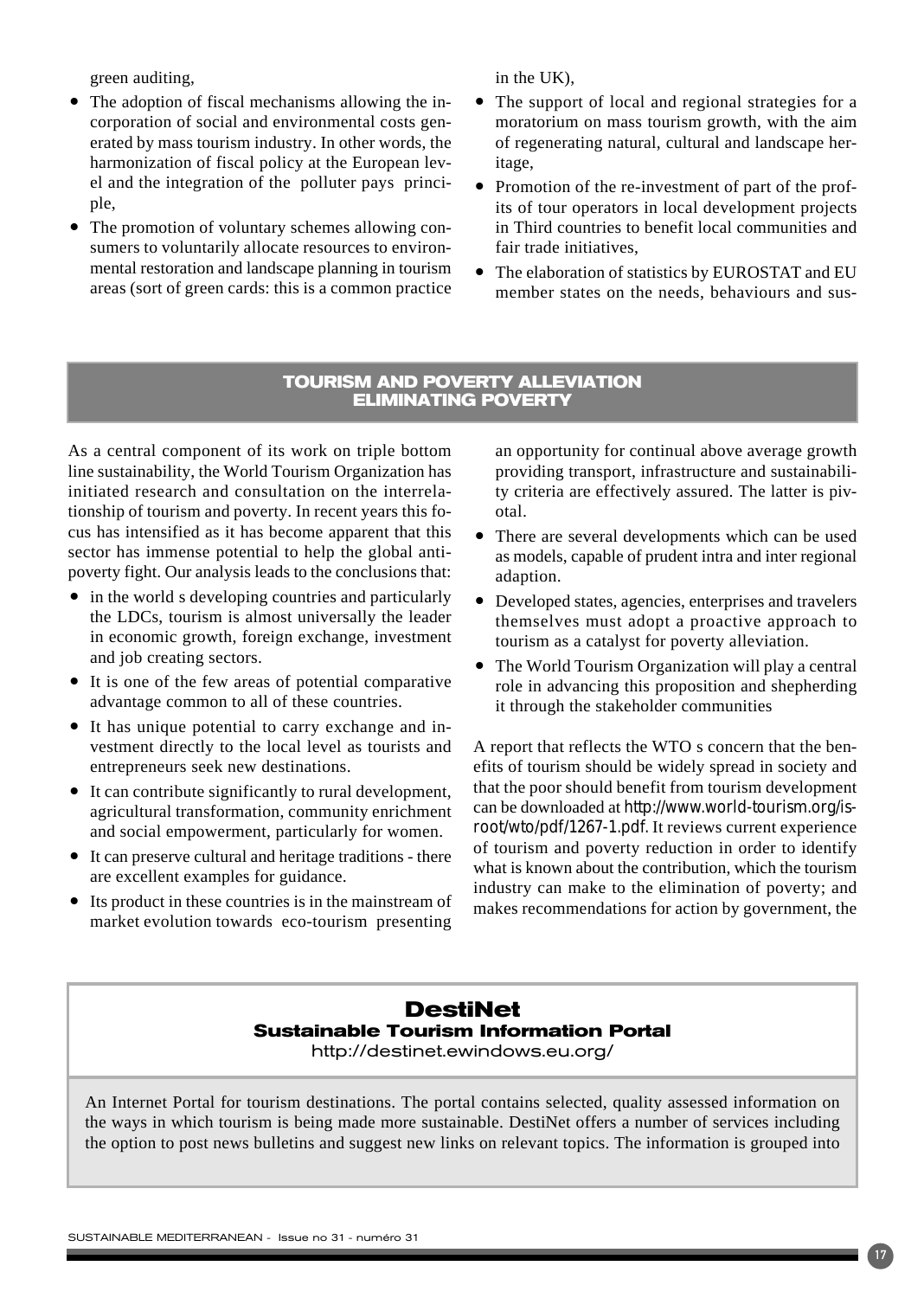#### **SUSTAINABLE DEVELOPMENT OF ECOTOURISM**

A Compilation of Good Practices in SMEs

This new publication is the 3rd of a series of good practice compilations, and it has been prepared in the follow up to the International Year of Ecotourism 2002. This compilation contains 65 case studies received from 47 countries about exemplary practices in small ecotourism businesses. As the translations have been recently completed, this publication is now available in English, Spanish and French:

#### **http://www.world-tourism.org/cgi-bin/infoshop.storefront/EN/product/1312-1ch**

#### Milestones and documents

- $\rightarrow$  Agenda 21
- **→** The International Conference in Lanzarote (1995)
- → WTTC/WTO/Earth Council Agenda 21 for the Travel &Tourism Industry (1996)
- **→** The International Conference in Calvi (1997)
- → The International Congress in Sant Feliu de Guixols, organised by Mediterranean NGOs (1998)
- → 1999 UN Commission for Sustainable Development s (CSD) decision on Tourism and Sustainable Development
- → UNEP Mediterranean Action Plan (MAP) Mediterranean Commission on Sustainable Development (MCSD) Recommendations and Proposals for Action on Tourism and Sustainable Development (1999)
- → The work produced by the World Tourism Organisation (WTO) especially the Global Code of Ethics for Tourism adopted in 1999
- → The work of the Tour Operators Initiative, in partnership with UNEP, WTO and UNESCO
- → The European Strategy on Integrated Coastal Zone Management (ICZM —2000)
- **→** The European Union Strategy for Sustainable Development (2001)
- $\rightarrow$  The preliminary documents of the European Agenda 21 for sustainable tourism
- → Multi-stakeholder Tourism Industry Report issued for the 2002 WSSD
- → 2002 WTTC publication Corporate Social Leadership for the Travel & Tourism Industry
- → 2002 WTO publication on Tourism and Poverty Alleviation
- → 2002 World Summit on Sustainable Development (WSSD) Implementation Plan
- **→** 2003 WTO Declaration on Tourism and Climate Change
- → NET (Network of European Private Entrepreneurs in the Tourism Sector) Charter for Environmentally Sustainable Tourism
- **→ ICOMOS** International Cultural Tourism Charter
- → Friends of Nature International Ten Guidelines for a Sustainable Development of Tourism
- → EUROPARC Federation European Charter for Sustainable Tourism in Protected Areas
- → UNEP (2003) publication Tourism and Local Agenda 21 -The Role of Local Authorities in Sustainable Tourism
- ➜ EU-financed project VISIT (Voluntary Initiatives for Sustainability InTourism)
	- ¥ accreditation of tourism eco-labels
	- ¥ European Indicators for Sustainable Tourism Development (together with the EEA)

#### Up-coming international meetings

| The Challenge of Sustainable Tourism in Mass-Tourist Destinations Rimini<br>www.provincia.rimini.it/agenda21/news/2003_conferenza_ts                   | 13 Dec 2003         |
|--------------------------------------------------------------------------------------------------------------------------------------------------------|---------------------|
| Tourism: Competitiveness and Sustainability in a European Context, Dublin, Ireland<br>www.eu2004.ie/templates/meeting.asp?sNavlocator=5,13&list_id=252 | <b>5 April 2004</b> |
| International Conference Sustainable Tourism 2004, Segovia, Spain<br>www.wessex.ac.uk/conferences/2004/sustainabletourism04/index.html                 | 7 - 9 July 2004     |
| 5th International Conference on Environmental Problems in Coastal Regions, Alicante, Spain                                                             |                     |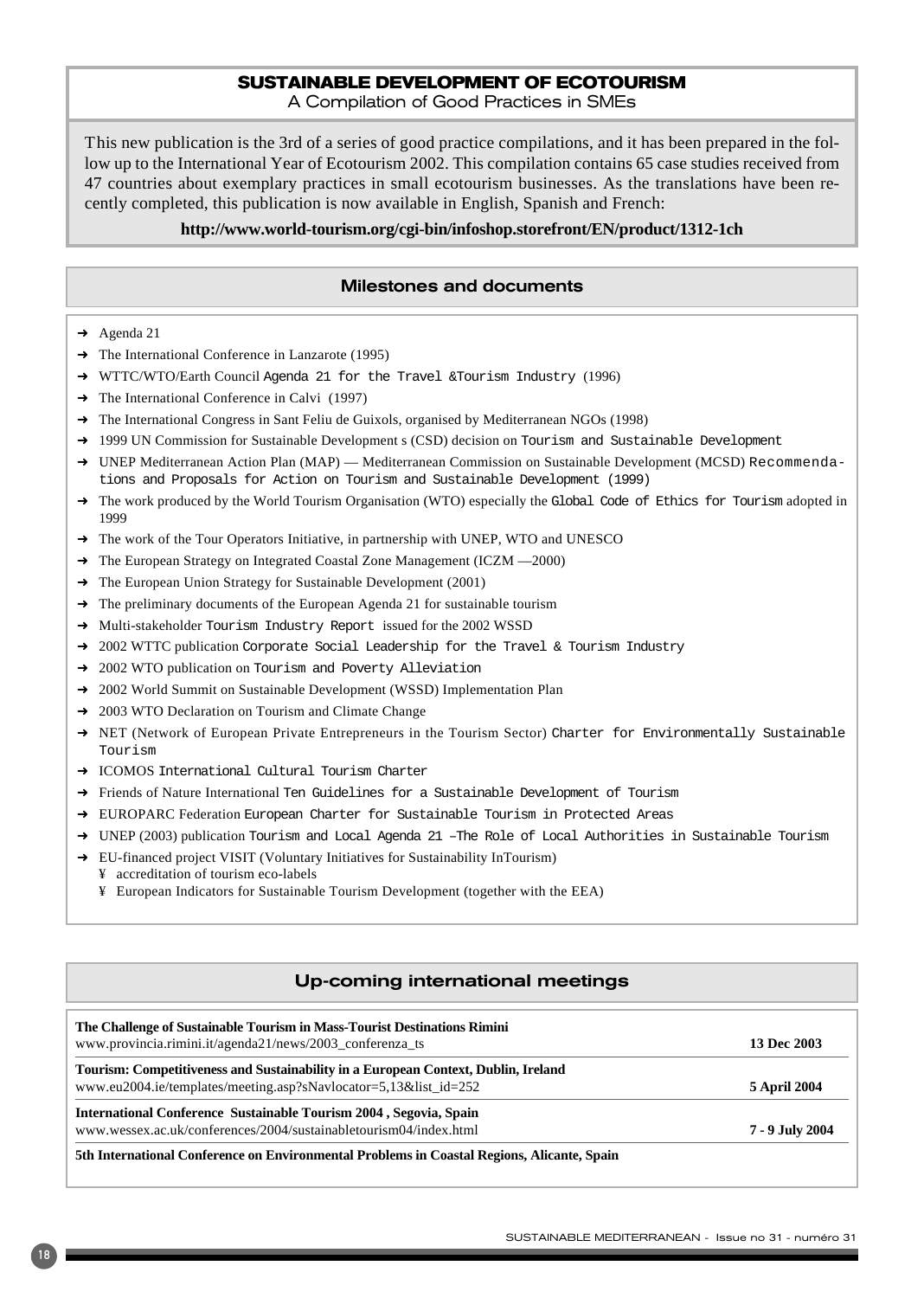#### **OUTCOMES OF THE INTERNATIONAL YEAR OF ECOTOURISM (IYE) 2002:**

MV TO Report to the UN General Assembly on activities undertaken by governments and international organizations. At the request of the United Nations General Assembly, in its resolution A/RES/53/200, and the Economic and Social Council, in its resolution 1998/40, the World Tourism Organization (WTO) has prepared this report on the activities undertaken by States and major international organizations in the framework of the International Year of Ecotourism (IYE). This report presents, in its first part, all the activities carried out by WTO, UNEP and other international organizations in preparation for and during the IYE. In its second part, this report synthesises the activities undertaken by governments in the framework of the IYE. This information, mainly based on the responses of 93 countries to a questionnaire sent by WTO, is structured according to the following six main themes:

- 1. National policy
- 2. Activities and publications
- 3. Stakeholders participation and support
- 4. Awareness raising
- 5. Regulation
- 6. Cooperation.

The report reveals an extremely wide range of activities stimulated by the IYE at the national and local levels, with the participation of the various sectors involved in ecotourism. In general terms, even though the global situation of ecotourism still needs improvements, the International Year of Ecotourism permitted, in most countries and in all domains, to improve sustainability levels in ecotourism, and in the tourism sector generally. This year served to stimulate the replication of good practices among governments and private companies,

#### **http://www.world-tourism.org/sustainable/IYE/IYE-Rep-UN-GA.htm**

| <b>MIO-ECSDE PROJECTS RELATING TO SUSTAINABLE TOURISM</b><br><b>IN THE MEDITERRANEAN</b>                                            |                                                                                                                                                                                                                                                                                                                                                                                                                                                                                                                                                                                                                                                                                                                                                                                                                                                                                                                                                                                                                                                                                                                                                                                                                                                                                                                                                                                                                                                                                                                                                                                                                                                                                                                                                                                                    |                |
|-------------------------------------------------------------------------------------------------------------------------------------|----------------------------------------------------------------------------------------------------------------------------------------------------------------------------------------------------------------------------------------------------------------------------------------------------------------------------------------------------------------------------------------------------------------------------------------------------------------------------------------------------------------------------------------------------------------------------------------------------------------------------------------------------------------------------------------------------------------------------------------------------------------------------------------------------------------------------------------------------------------------------------------------------------------------------------------------------------------------------------------------------------------------------------------------------------------------------------------------------------------------------------------------------------------------------------------------------------------------------------------------------------------------------------------------------------------------------------------------------------------------------------------------------------------------------------------------------------------------------------------------------------------------------------------------------------------------------------------------------------------------------------------------------------------------------------------------------------------------------------------------------------------------------------------------------|----------------|
| <b>SUDECIR</b><br>Sustainable Develop-<br>ment of European Ci-<br>ties and Regions<br>"The case study of<br>Rhodes Island"          | During the two year research project SUDECIR, the four involved European partner-Institutes <sup>1</sup> come out with a number of interest-<br>ing observations, outcomes and proposals concerning regional sustainable development planning. The primary objective of the pro-<br>ject, which was supported, amongst others, by DGXII of the European Commission, was to develop a (bottom-up) analytical concept<br>and an associated set of practical guidelines which, when applied to a well-defined region, would produce for that region a clear and<br>concrete path towards sustainability. Indeed, derived from scientific theory and refined by practical experience, the SUDECIR project<br>developed and tested an approach for assessing the sustainability of a given region, for identifying those sectors that are most impor-<br>tant for further progress, for ensuring the public education and participation necessary for the development of appropriate action, for<br>tracking progress toward sustainable development, and, crucially, for the periodic review and revision of appropriate action plans.<br>In the framework of SUDECIR, MIO-ECSDE mainly focused on the analysis of the sector of tourism and conducted a case-study on<br>a typical Mediterranean coastal region, the island of Rhodes, the development of which is dominated by tourism.<br>Further analysis and description of the project have been given in the books<br>¥ Sustainable Development of European Cities and Regions (SUDECIR), edited by G.H. Vonkeman (2000) (see relevant chapters<br>by Scoullos M.J. et al.).<br>¥ M. Scoullos et al. 1999, Planning Sustainable Regional Development. Principles, Tools and Practices. The Case study of Rhodes<br>Island — Greece . MIO-ECSDE. | 1996 -<br>1998 |
| <b>WALKING THE PATH</b><br>Information material<br>and guided tours in<br>the Athens historic<br>centre during the<br>Olympic Games | The project is directed to promote sensitization and awareness raising about the value of the Greek cultural/historical her-<br>itage and, in parallel, about the need to adopt sustainable and respectful behaviors, friendly to the local environment and<br>the local natural resources.<br>Although the project targets in particular the visitors travelling to and inside of Greece on the occasion of the Olympic Games and is<br>inspired by local needs and facts, its messages can be abstracted from the very local and temporal context becoming a globally valid<br>code of conduct for viable behaviors in corresponding situations anywhere else.<br>The project deliverables will mainly consist of the production of information material proposing itineraries that combine sites of                                                                                                                                                                                                                                                                                                                                                                                                                                                                                                                                                                                                                                                                                                                                                                                                                                                                                                                                                                                             | 2004           |
|                                                                                                                                     | archeological and historical importance with interesting landscape and natural elements (particular vegetal formations and animal<br>species) and highlight the kind of behaviors that visitors should adopt in order to enjoy the beauty of these sites without                                                                                                                                                                                                                                                                                                                                                                                                                                                                                                                                                                                                                                                                                                                                                                                                                                                                                                                                                                                                                                                                                                                                                                                                                                                                                                                                                                                                                                                                                                                                   |                |
| <b>Protection and</b><br><b>Management of</b><br>Four Natura 2000<br>Sites on the Isle of<br>Corfu, Greece                          | damaging/degrading them. In addition, guided tours will be organized for interested visitors.<br>The project aims for the protection and management of four different Natura 2000 sites situated on the island of Corfu. These sites are<br>two wetlands, a salt marsh and a coastal zone, and all of them are already under many pressures which are expected to increase, a fact<br>that makes their protection and integrated management imminent. It is a three year project and the main partners are two national<br>NGO members of MIO-ECSDE (Elliniki Etairia and the Hellenic Society for the Protection of Nature), the Ecology Club of Corfu<br>and local authorities. The overall objective is to successfully protect and manage these areas and then use the model for other areas<br>under similar stress in other parts of Greece and the Mediterranean.                                                                                                                                                                                                                                                                                                                                                                                                                                                                                                                                                                                                                                                                                                                                                                                                                                                                                                                           | 2004           |
|                                                                                                                                     | The proposal gives emphasis to the particularities of the four sites and targets the conservation and protection of their important<br>ecosystemic features such as the poseidonia beds in the coastal zone, the sand dunes in the wetland areas and the otter (Lutra lutra)<br>which seeks refuge in these areas.                                                                                                                                                                                                                                                                                                                                                                                                                                                                                                                                                                                                                                                                                                                                                                                                                                                                                                                                                                                                                                                                                                                                                                                                                                                                                                                                                                                                                                                                                 |                |
|                                                                                                                                     | The project also foresees a Mediterranean seminar for all interested stakeholders (NGOs, Universities, local authorities, etc.) in order<br>to inform/train on the actions applied in the specific type of biotopes. This will help in the exchange of experience and know-how and                                                                                                                                                                                                                                                                                                                                                                                                                                                                                                                                                                                                                                                                                                                                                                                                                                                                                                                                                                                                                                                                                                                                                                                                                                                                                                                                                                                                                                                                                                                 |                |

**1 SUDECIR Reasearch Team:**

**IEEP** - Brussels, Belgium: Institute for European Environmental Policy, Coordinator **STENUM** - Graz, Austria: Forschungsgesellschaft for Stoff, Energie und Umweltfragen

**TAURUS** - Trier: Trier, Germany Arbeitsgemeinschaft for Umwelt, Regional und Strukturforschung,

**MIO-ECSDE** - Athens, Greece: Mediterranean Information Office for Environment, Culture and Sustainable Development